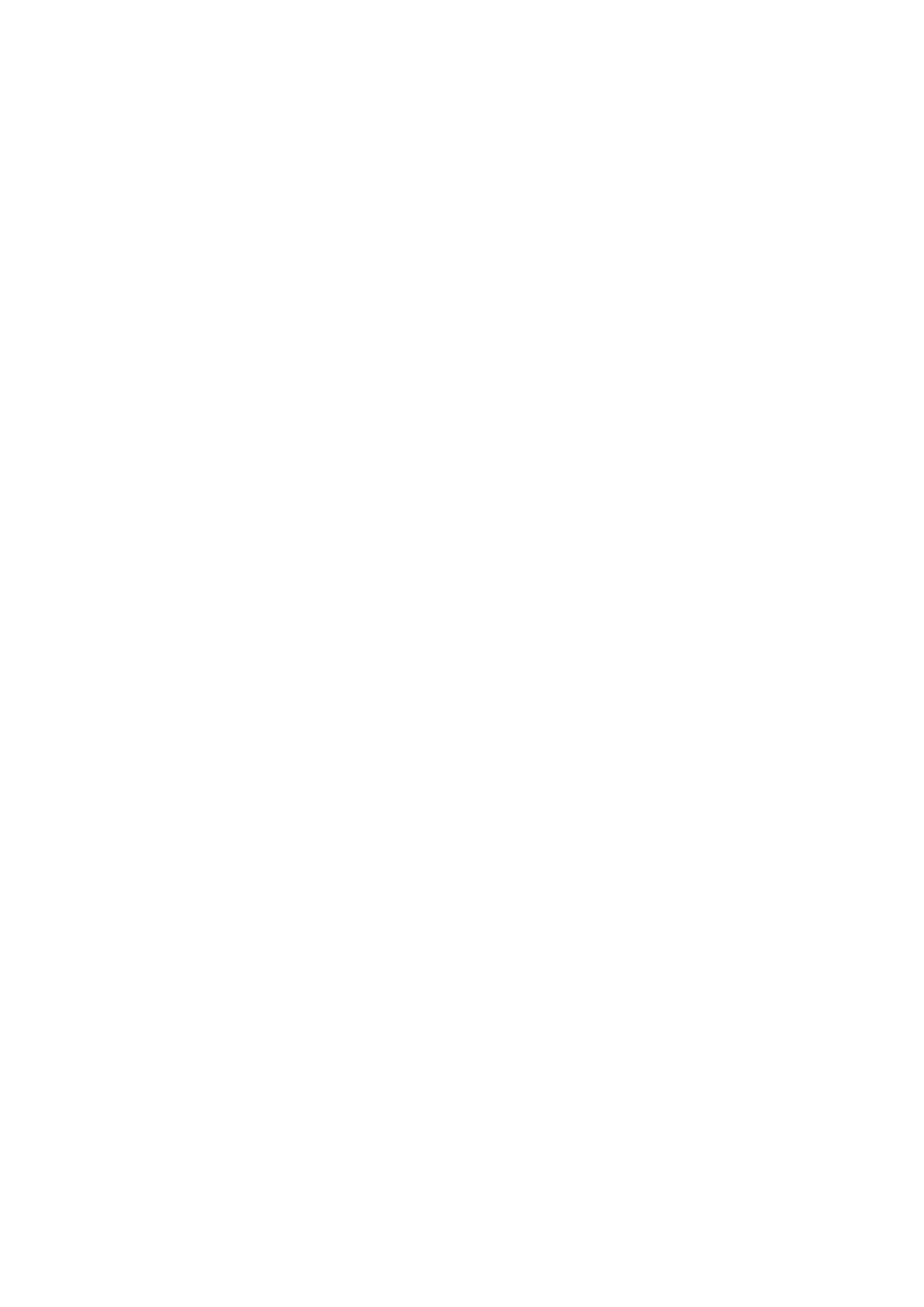# **Lord Justice Richards :**

- 1. This is another in the line of cases dealing with the lawfulness of retention of data by the police after a person has been arrested on suspicion of an offence but has subsequently not been proceeded against or has been charged and acquitted.
- 2. In *R (GC) v Commissioner of Police of the Metropolis* [2011] UKSC 21, [2011] 1 WLR 1230 the claimants' complaints related to the indefinite retention of fingerprints and DNA samples pursuant to s.64 of the Police and Criminal Evidence Act 1984 ("PACE") and guidelines issued by the Association of Chief Police Officers ("ACPO"). The Supreme Court, applying the decision of the European Court of Human Rights in *S v United Kingdom* (2009) 48 EHRR 50 (at p.1169), held that the indefinite retention of the claimants' data was an unjustified interference with their rights under art.8 ECHR and granted a declaration that the ACPO guidelines were unlawful. The court left open the question whether the retention of photographs of arrested persons who were not subsequently convicted of the offence for which they were arrested violated their art.8 rights. It also left open a question concerning the retention of certain information on the Police National Computer ("the PNC"). The first of those questions is raised by both the present claims and is the main issue before us. The second question is raised as a secondary issue by one of the claims.
- 3. There are two claimants, referred to respectively as RMC and FJ: their identities are protected by a court order.
- 4. RMC is a middle-aged woman of good character who attended voluntarily at a police station on 20 April 2007 and was arrested on suspicion of an assault occasioning actual bodily harm to a police community support officer who had stopped her riding a pedal cycle on the footway. She was interviewed, fingerprinted and photographed, and DNA samples were taken from her. The matter was investigated and was referred to the CPS, which decided on 2 May 2007 not to prosecute. Through her solicitors she subsequently sought unsuccessfully to secure the destruction of her fingerprints, DNA samples and photographs. She then brought a judicial review claim challenging the retention of all such data. Permission to apply for judicial review was refused in respect of the retention of fingerprints and DNA samples, on the ground that that issue had been examined in *R (GC) v Commissioner of Police of the Metropolis* and no useful purpose would be served by further proceedings. Permission was granted, however, in respect of the retention of photographs.
- 5. FJ is a boy now aged 15 who attended voluntarily at a police station on 3 April 2009, at the age of 12, and was arrested on suspicion of rape of his second cousin. He was interviewed in the presence of a solicitor, was fingerprinted and photographed, and DNA samples were taken from him. He was bailed to return on 1 July 2009. On 23 June 2009, however, following further enquiries, the decision was taken to cancel bail and to take no further action. In his case, too, unsuccessful requests were made to have the relevant data destroyed and a judicial review claim was then brought. Again, permission was refused in respect of fingerprints and DNA samples, by reference to *R (GC) v Commissioner of Police of the Metropolis*, but it was granted in respect of photographs and the retention of certain information about FJ on the PNC.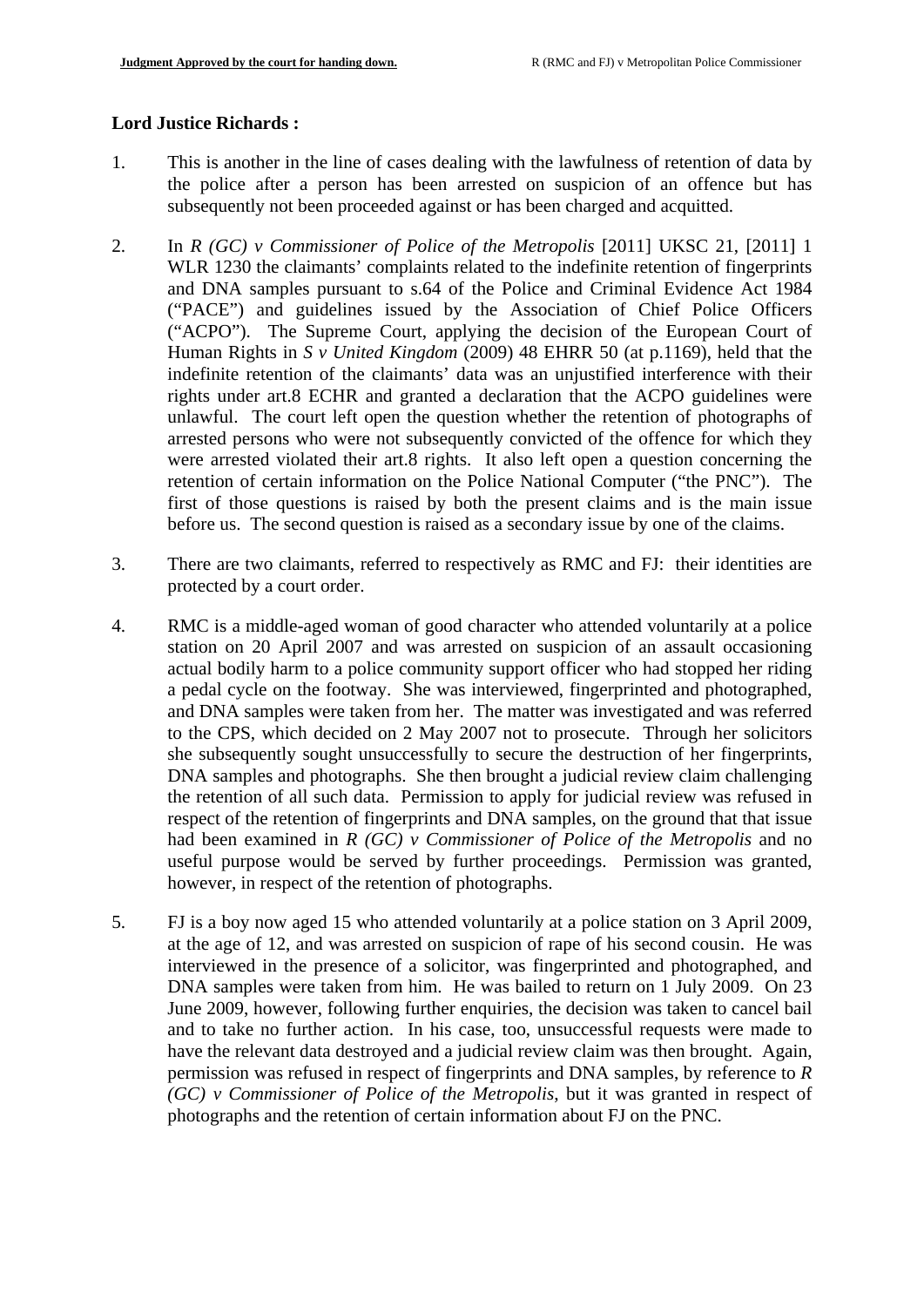### *Legislative and policy framework*

- 6. The retention and destruction of fingerprints and DNA samples are governed by s.64 of PACE. It is unnecessary for present purposes to set out the detailed provisions of that section.
- 7. The photographing of suspects, and the use, disclosure and retention of such photographs, are governed by s.64A of PACE. The material subsections are these:

"(1) A person who is detained at a police station may be photographed –

(a) with the appropriate consent; or

(b) if the appropriate consent is withheld or it is not practicable to obtain it, without it.

…

(4) A photograph taken under this section –

(a) may be used by, or disclosed to, any person for any purpose related to the prevention or detection of crime, the investigation of an offence or the conduct of a prosecution or to the enforcement of a sentence; and

(b) after being so used or disclosed, may be retained but may not be used or disclosed except for a purpose so related."

- 8. On the wording of subs.(4)(b), the power to retain arises *after* the photograph has been used or disclosed for a purpose in subs.(4)(a). Mr Johnson QC submitted on behalf of the Commissioner that this authorises retention "even after" (not "only after") the photograph has been used or disclosed, and that it is implicit in the section that retention is also authorised pending use or disclosure of the photograph in the first place. Mr Cragg did not dispute the point, and he made it clear that the claimants do not contend that retention of their photographs fell outside the statutory power. Their case is that, once the decision had been taken not to proceed against them, the continued retention of their photographs was in breach of their rights under art.8.
- 9. Paragraphs 5.12 to 5.18 of Code D of the PACE Codes of Practice lay down various requirements concerning the photographing of detainees but I do not need to refer to them in detail.
- 10. In the exercise of powers under, *inter alia*, s.39A of the Police Act 1996, the Secretary of State has issued a Code of Practice on the Management of Police Information, dated July 2005 ("the MoPI Code of Practice"). By s.39A(7), chief officers are required to have regard to the Code in discharging any function to which the Code relates. Paragraph 2.2.1 of the Code defines "police information" as "all information, including intelligence and personal data obtained and recorded for police purposes". Paragraph 2.2.2 provides that for the purpose of the Code, "police purposes" are "(a) protecting life and property, (b) preserving order, (c) preventing the commission of offences, (d) bringing offenders to justice, and (e) any duty or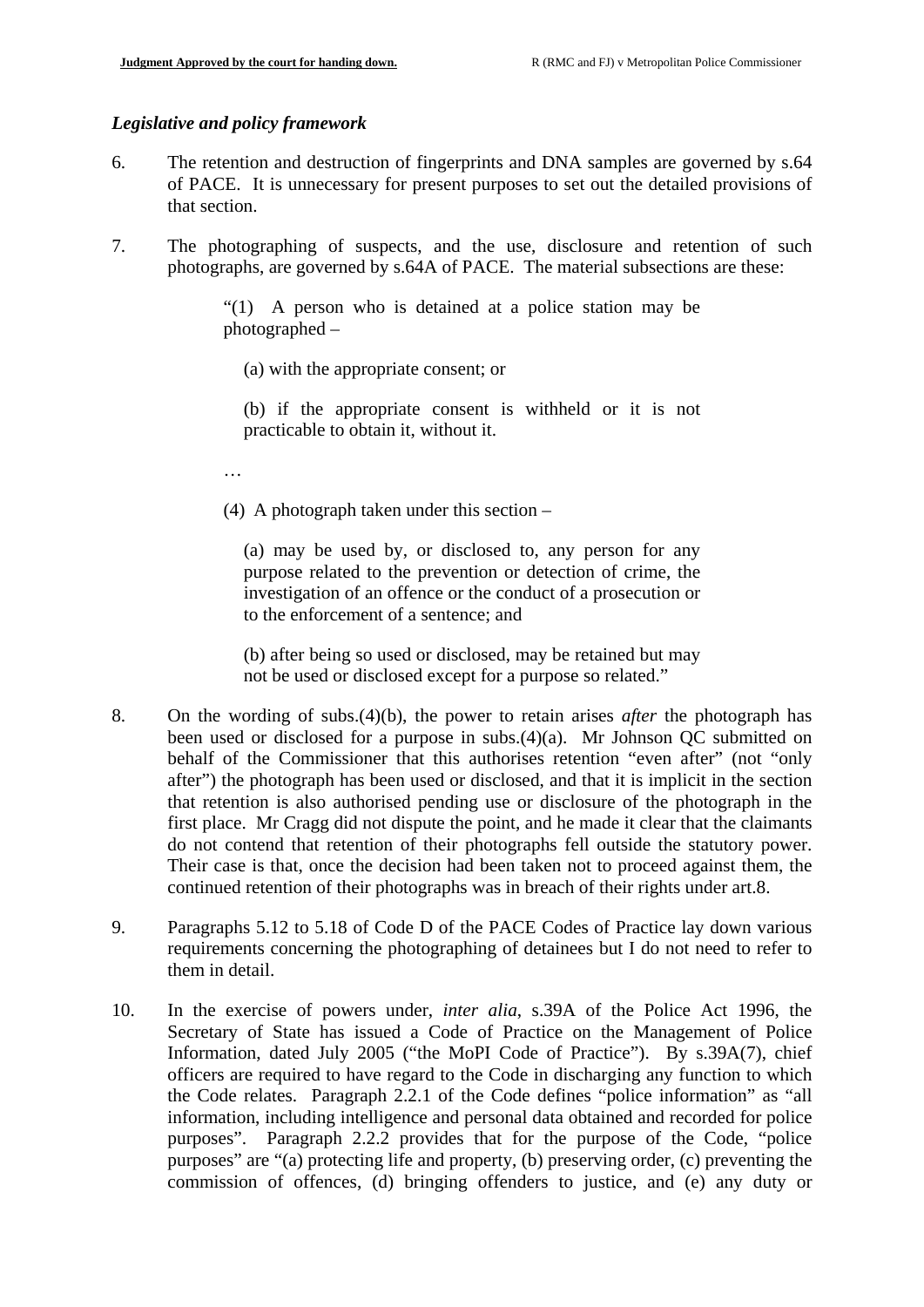responsibility of the police arising from common or statute law". Further relevant provisions of the Code are as follows:

## "**3.1 National guidance on management of police information**

3.1.1 Guidance under this Code will: -

…

(b) direct the management of police information within police forces so as to ensure consistent procedures throughout the police service for obtaining, recording, storing, reviewing, deleting and sharing information …

## **3.2. An Information Management Strategy to be applied within each police force**

3.2.1 Chief officers will establish and maintain within their forces an Information Management Strategy, under the direction of an officer of ACPO rank or equivalent, complying with guidance and standards to be issued under this Code ....

# **3.3 National system requirements for the management of police information**

3.3.1 For the purpose of achieving throughout the police service the standards described at 3.1.1 above, guidance issued under this Code … may specify procedures to be adopted within police forces for the management of police information systems ….

# **4.1 Duty to obtain and manage information**

…

4.1.2 Chief officers must ensure that arrangements within their forces for the management of police information comply with the principles set out in the following paragraphs, and with guidance issued under this Code to give effect to these principles.

…

# **4.5 Review of police information**

4.5.1 Information originally recorded for police purposes must be reviewed at intervals to be prescribed in guidance under this Code ….

### **4.6 Retention and deletion of police information**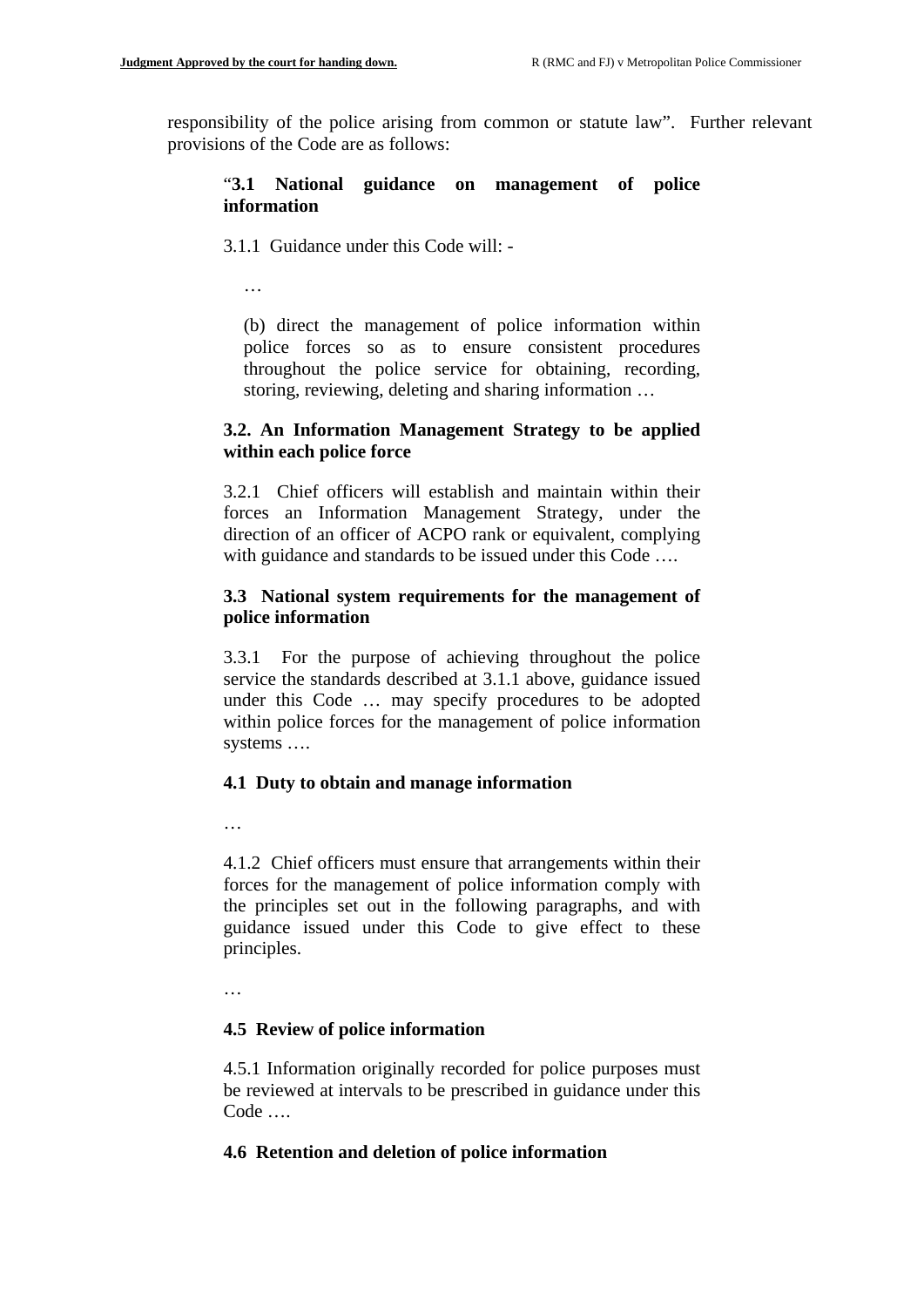4.6.1 On each occasion when it is reviewed, information originally recorded for police purposes should be considered for retention and deletion in accordance with criteria set out in guidance under this Code …."

- 11. Guidance on the Management of Police Information ("the MoPI guidance"), which according to its preface "describes the processes that support the principles set out in the MoPI Code of Practice", has been produced by the National Policing Improvement Agency on behalf of ACPO. The first edition came into effect on 1 April 2006. The current, second edition is dated 2010. The MoPI guidance uses the same definitions of "police information" and "police (or policing) purposes" as in the MoPI Code of Practice. Section 7 of the guidance contains detailed provisions on the review, retention and disposal of police information. The introduction to that section refers to the need for chief officers to balance resources against local policing needs, and states that in this context they "should develop risk-based review, retention and disposal policies and procedures which have regard to this guidance document and the MoPI Code of Practice". The guidance is stated to relate to information held on all police systems other than the PNC. Attention is drawn to relevant statutory provisions, including the Human Rights Act 1998, in the context of which it is said in subsection 7.2.1 that the decision to retain personal records should be proportionate to the person's risk of offending and the risk of harm they pose to others and the community, and that a higher proportionality test should be met in order to retain records about relatively minor offending.
- 12. Subsection 7.4, headed "National Retention Assessment Criteria", reads as follows:

"7.4 This subsection sets out the framework for decision making on the retention of police information. The key points relating to the National Retention Assessment Criteria are:

- The infringement of an individual's privacy created by the retention of their personal information must satisfy the proportionality test;
- Forces should be confident that any records they dispose of are no longer needed for policing purposes;
- There should be a consistent approach to the retention of police information.

All records which are accurate, adequate, up to date and necessary for policing purposes will be held for a minimum of six years from the date of creation. This six-year minimum helps to ensure that forces have sufficient information to identify offending patterns over time, and helps guard against individuals' efforts to avoid detection over lengthy periods.

Beyond the six-year period, there is a requirement to review whether it is still necessary to keep the record for a policing purpose. The review process specifies that forces may retain records only for as long as they are necessary. The template in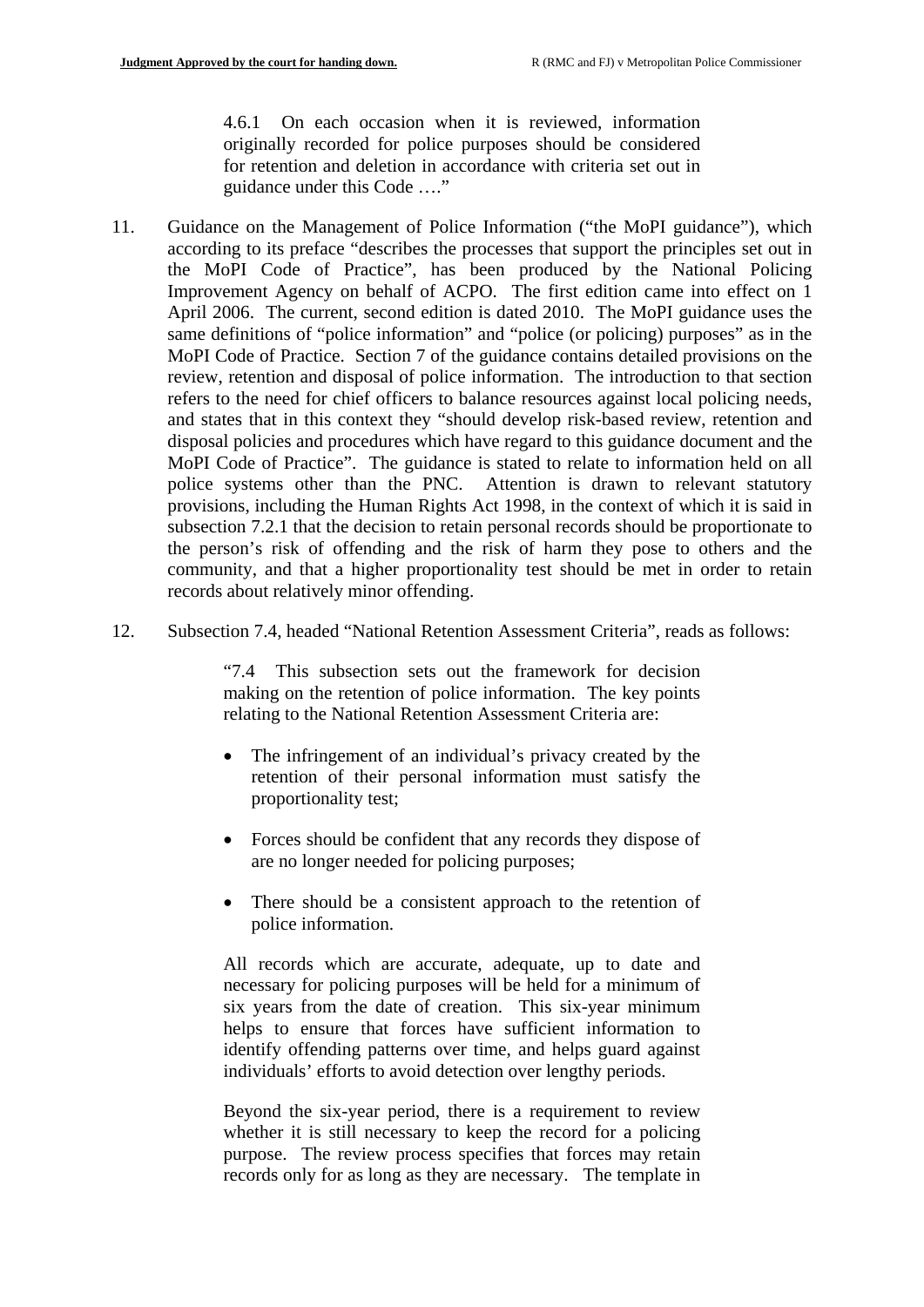Appendix 4 provides guidance on establishing whether or not information is still needed for a policing purpose.

The national retention criteria asks a series of questions, focused on known risk factors, in an effort to draw reasonable and informed conclusions about the risk of harm presented by individuals or offenders. These questions are: Is there evidence of a capacity to inflict serious harm? … Are there any concerns in relation to children or vulnerable adults? … Did the behaviour involve a breach of trust? … Is there evidence of established links or associations which might increase the risk of harm? … Are there concerns in relation to substance misuse? … Are there concerns that an individual's mental state might exacerbate risk? …

Where the answer to any of the questions above is 'Yes' then information relating to the individual being assessed should be retained and reviewed again at intervals designated by the review schedule given in Appendix 4 ….

…

There may be other circumstances not covered by the criteria listed above, where forces consider that they have a genuine need to retain records. Wherever a record is assessed as being necessary and proportionate to the purpose it serves, it can be retained …."

- 13. Subsection 7.6 lists the key points to consider in relation to the review of police information and states *inter alia* that the review process is a full person record review focusing on an individual and any other records linked to them, and that forces will review person records regularly throughout their lifetime to ensure that they are necessary, adequate, accurate and up to date, not excessive, and compliant with the Data Protection Act 1998. All person records will be subject to an initial evaluation, any necessary triggered reviews, and scheduled reviews as specified in Appendix 4.
- 14. It is unnecessary to say anything further about initial evaluation. Triggered reviews are dealt with in subsection 7.6.2:

"7.6.2 Wherever further police information is submitted on an individual which relates to certain public protection matters or other sexual, violent or serious offending (Groups 1 and 2 …), or the risk thereof, or relates to a person previously identified as presenting such a risk, a review should be conducted in relation to all police information held on that person.

…

The policy for triggered reviews in each force should be published and clearly communicated to all staff to ensure understanding and adherence across the organisation.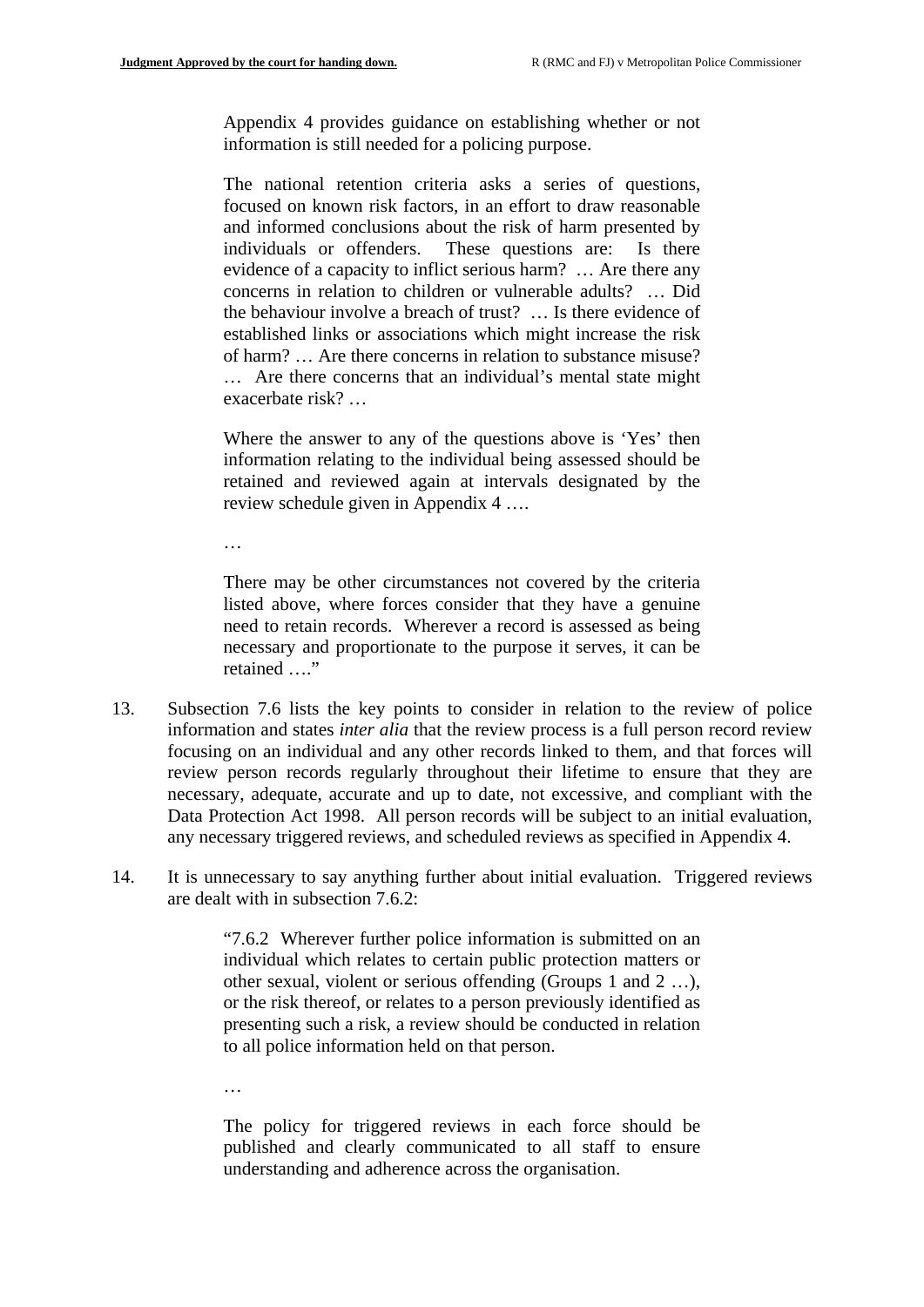…

Triggered reviews should also be held in the following circumstances:

- …
- Subject Access Requests subject access requests should be used as a trigger for review. Forces must disclose the information available at the time of the request and only update or dispose of records once the request has been responded to."

Cases falling within "Groups 1 and 2" are described in the subsection dealing with scheduled reviews, as set out below.

15. Scheduled reviews are dealt with in subsection 7.6.3. It states that the review schedule in Appendix 4 of the guidance focuses on those offenders who present a risk of harm because of the seriousness of their offences; and that, under the review schedule, information held for policing purposes is divided into four groups. I need only set out what is said about Groups 1 to 3:

#### "**Group 1: Certain Public Protection Matters**

The MoPI Code of Practice acknowledges that there are 'certain public protection matters' which are of such importance that information relating to them should only be disposed of if it is found to be entirely inaccurate or no longer necessary for policing purposes.

Certain public protection matters are defined fully in 2.3 Critical Information Areas. They are:

- Information relating to all offenders who have ever been managed under MAPPA;
- Information relating to individuals who have been convicted, acquitted, charged, arrested, questioned or implicated in relation to murder or a serious offence as specified in the Criminal Justice Act 2003 (CJA) or historical offences that would be charged as such if committed today;
- Potentially dangerous people.

Forces must retain all information relating to certain public protection matters until such time as a subject is deemed to have reached 100 years of age (this should be calculated using the subject's date of birth). There is still a requirement, however, to review this information regularly to ensure that it is adequate and up to date. …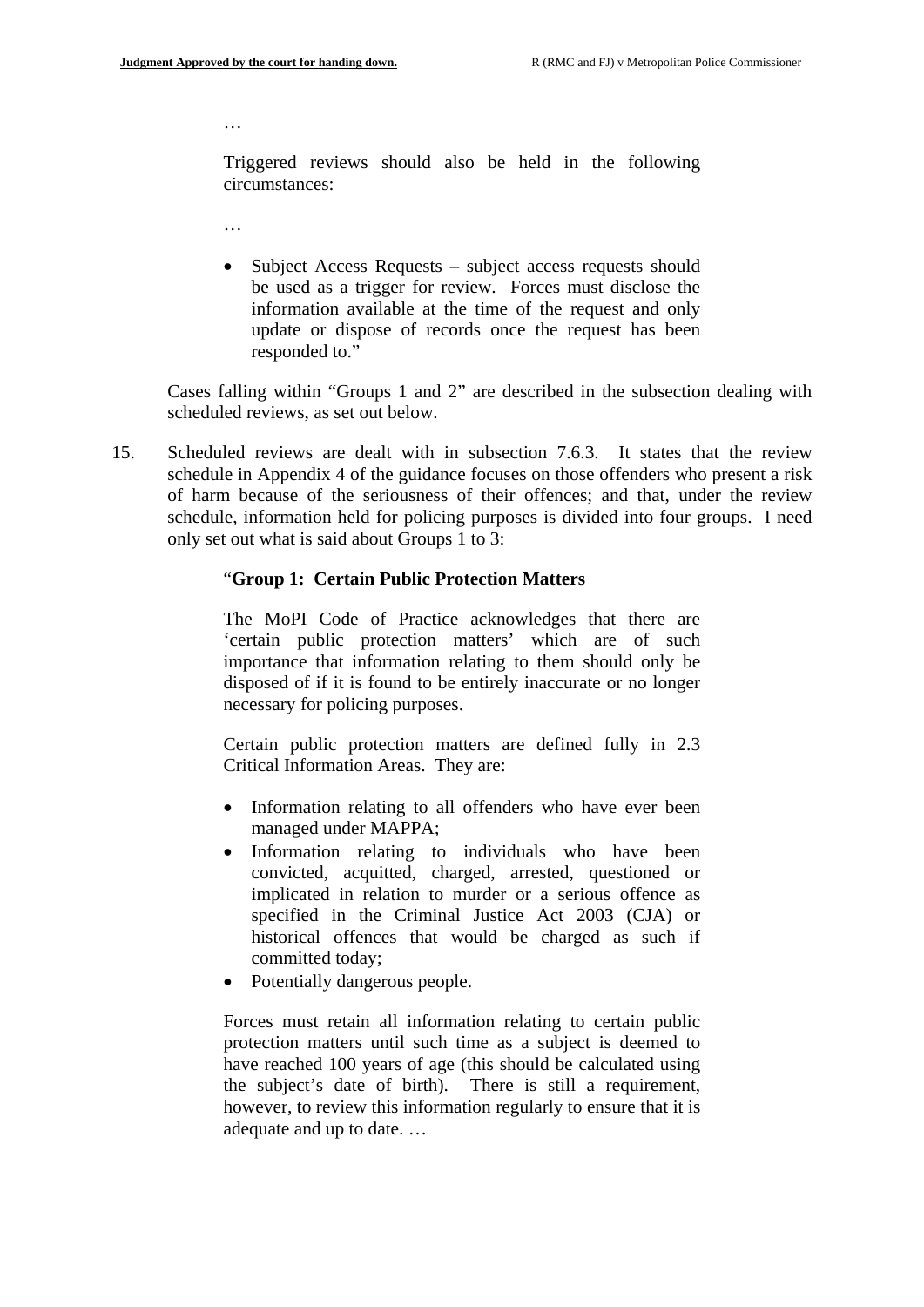There may be extreme cases where the retention of records relating to certain public protection matters would be disproportionately injurious to the individual they are recorded against. For example, an individual arrested on suspicion of murder for a death that is subsequently found to have been the result of natural causes, or an entirely malicious accusation that has been proved as such, would both generate records that can only be adequate and up to date if they reflect what actually happened. Particular care must be exercised in disclosing any such records to avoid any unnecessary damage to the person who is the subject of the record.

…

#### **Group 2: Other Sexual, Violent or Serious Offences**

… A violent offence is any of those specified as such in the current Home Office Counting Rules for recorded crime ….

Information relating to sexual, violent or serious offences that are not listed as serious specified offences in the CJA can only be retained for as long as the offender or suspected offender continues to be assessed as posing a risk of harm, using the NRAC in Appendix 4.

After every ten-year clear period, these records should be reviewed and a risk-based decision made as to whether they should be retained or disposed of. This group includes any information related to persons convicted, acquitted, charged, arrested, questioned or implicated with an offence within this group. If the individual in question continues to offend or is implicated in continued offending then records relating to them must be retained ….

#### **Group 3: All Other Offences**

Records relating to people who are convicted, acquitted, charged, arrested, questioned or implicated for offending behaviour which does not fall within Group 1 or Group 2 are dealt with in Group 3.

Records that fall within this group do not necessarily have to be reviewed. Forces may opt to use a system of time-based, automatic disposal for classes of information in this group if it is considered that the risk of disposing of these records is outweighed by the administrative burden of reviewing them or the cost of retaining them.

Forces who opt to use time-based disposal for all or a proportion of their Group 3 records must observe the following principles: …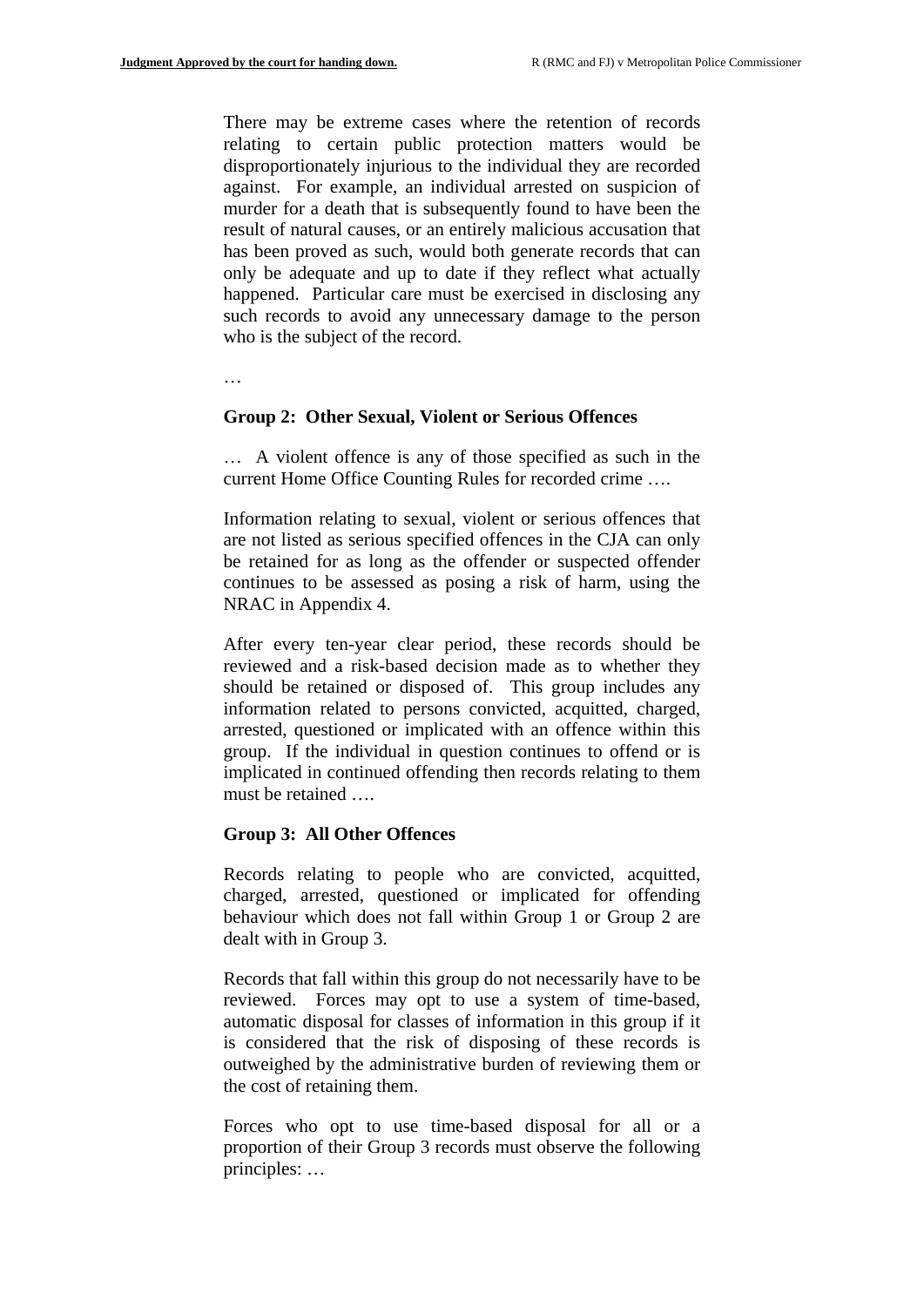- All records subject to time-based disposal must still be retained for an initial six year period;
- $\bullet$  ...
- Any Group 3 records that forces wish to retain for longer than six years must be reviewed at five-yearly intervals and risk assessed using the NRAC in Appendix 4. …"
- 16. Appendix 4 contains a standard form for completion in individual cases, reflecting the National Retention Assessment Criteria set out in subsection 7.4. The form lists, under "retention criteria", factors relating to risk of harm. It then asks "Is the information under review proportionate and still necessary for a policing purpose?" and "Is the information under review adequate and up to date?". Finally it provides a box for the outcome of the review. The rest of the appendix contains the Review Schedule referred to in subsection 7.6.3, and it reflects the content of that subsection.
- 17. The MoPI Code of Practice and the MoPI guidance are published documents, available on the internet.
- 18. In a witness statement dated 8 March 2012, Commander Allan Gibson states that the defendant's current policy in relation to visual imagery, including custody photographs, is to apply the MoPI Code of Practice and the MoPI guidance, but that it is the defendant's intention to promulgate further policy following the enactment of the Protection of Freedoms Act 2012 (see below). Mr Johnson's submissions on behalf of the defendant likewise relied on the MoPI Code of Practice and the MoPI guidance as the only relevant policy documents. A number of points need to be made about this:
	- (1) In a note submitted after the hearing, Mr Johnson drew the court's attention to the fact that work to revise the existing policy was already underway and that in some respects revisions had already been agreed internally. He referred to evidence on this subject that was filed in *T and R v Commissioner of Police of the Metropolis*, a case then before the Administrative Court but judgment in which has since been handed down (see [2012] EWHC 1115 (Admin)). He told us that the changes referred to in that evidence did not apply to custody photographs. In a written response, Mr Cragg drew attention to the detail of the evidence filed in *T and R* and relied on it as indicating that the defendant has in fact devised its own policy on the retention of information and that this policy takes precedence over the MoPI guidance. He submitted that it could not therefore now be said that the defendant applies the MoPI guidance to the retention of photographs. It seems to me, however, that we have to proceed by reference to the evidence filed in the cases before us. In any event the evidence filed in *T and R*, whilst suggesting a somewhat confused picture, does not contradict or directly undermine the defendant's evidence in the present cases about the application of the MoPI guidance to the retention of photographs.
	- (2) As explained below, the retention decisions taken in the present cases make no reference to the MoPI guidance. Whilst this adds to the confused picture, it is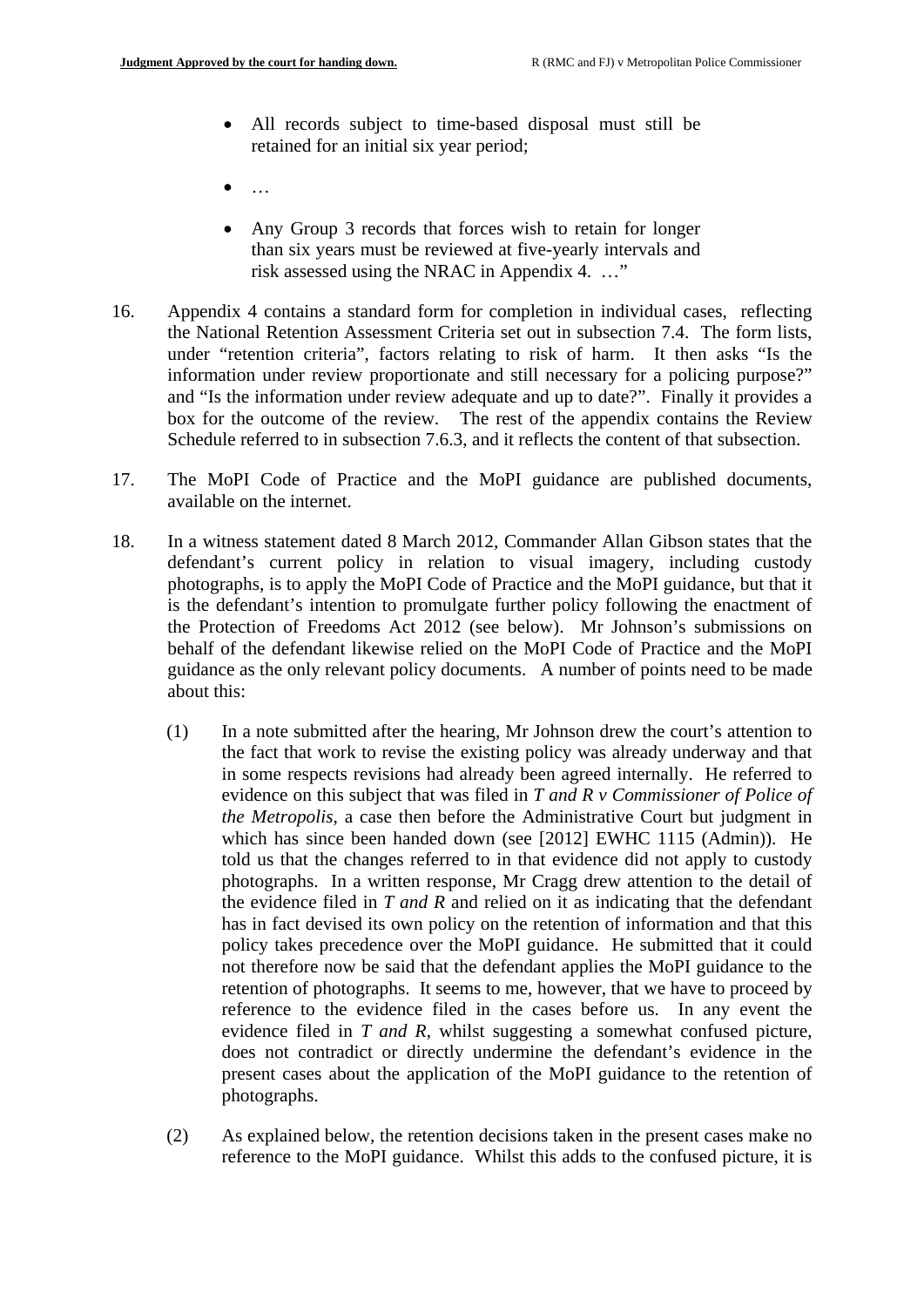not inconsistent with the defendant's evidence that the current *policy* in relation to custody photographs is to apply the MoPI guidance.

- (3) There is, however, no clear statement of that policy in published documents. Various of the defendant's policy documents were in evidence before us, including an Information Management Strategy, an Information Management Policy and a Visual Evidence Policy, all of which are said to be available on the internet. None of them contains a statement that the policy in relation to custody photographs is to apply the MoPI Code of Practice and the MoPI guidance; nor do the documents themselves add materially to the picture. The Visual Evidence Policy refers in turn to a number of Standard Operating Procedures, including the Visual Identification of Suspects Standard Operating Procedure, which were also in evidence before us. The Standard Operating Procedures do include statements that the retention and disposal of data must be in accordance with the MoPI guidance, but we were told that those documents are not available on the internet or otherwise published.
- (4) In the circumstances it is not surprising that the claimants were in a state of some uncertainty at the outset of the hearing as to which policy documents were relevant. But looking at the evidence overall, I think it right to approach the case on the basis that it is the defendant's policy in relation to custody photographs to apply the MoPI Code of Practice and the MoPI guidance and that nothing turns on the various other policy documents to which I have referred above, whether published or unpublished. The lack of clarity on the subject will, however, be relevant to the issue of justification under art.8(2) to which I will come later in this judgment.
- 19. There is a separate body of policy material relating specifically to the retention of data on the PNC. The PNC Code of Practice, issued under s.39A of the Police Act 1996, describes the PNC as "the only full-time, operational national police computer system routinely supported by data from all police forces" (paragraph 27). Its appendices set out the reasons that can trigger the creation of a PNC record and the fields to be completed for an entry. ACPO has issued "Retention Guidelines for Nominal Records on the Police National computer", dated 16 March 2006. Paragraphs 4.32- 4.33 of those guidelines state that chief officers are the data controllers of all PNC records created by their force and they have the discretion in exceptional circumstances to authorise the deletion of any conviction, penalty notice for disorder, acquittal or arrest histories "owned" by them. To assist in relation to the exercise of that discretion, ACPO has approved a procedure set out in Appendix 2 to the guidelines and headed "Exceptional Case Procedure for Removal of DNA, Fingerprints and PNC Records" ("the Exceptional Case Procedure"). The Exceptional Case Procedure was the set of guidelines considered and declared unlawful by the Supreme Court in *R (GC) v Commissioner of the Police of the Metropolis* (see para [2] above). The procedure was, however, applied to the requests made by the present claimants for destruction of data relating to them, and it continues to be operated in material respects pending the coming into force of the Protection of Freedoms Act 2012 and any revision of policies consequent upon that Act.
- 20. The Protection of Freedoms Act 2012 received Royal Assent on 1 May 2012. It contains detailed provisions concerning the destruction, retention and use of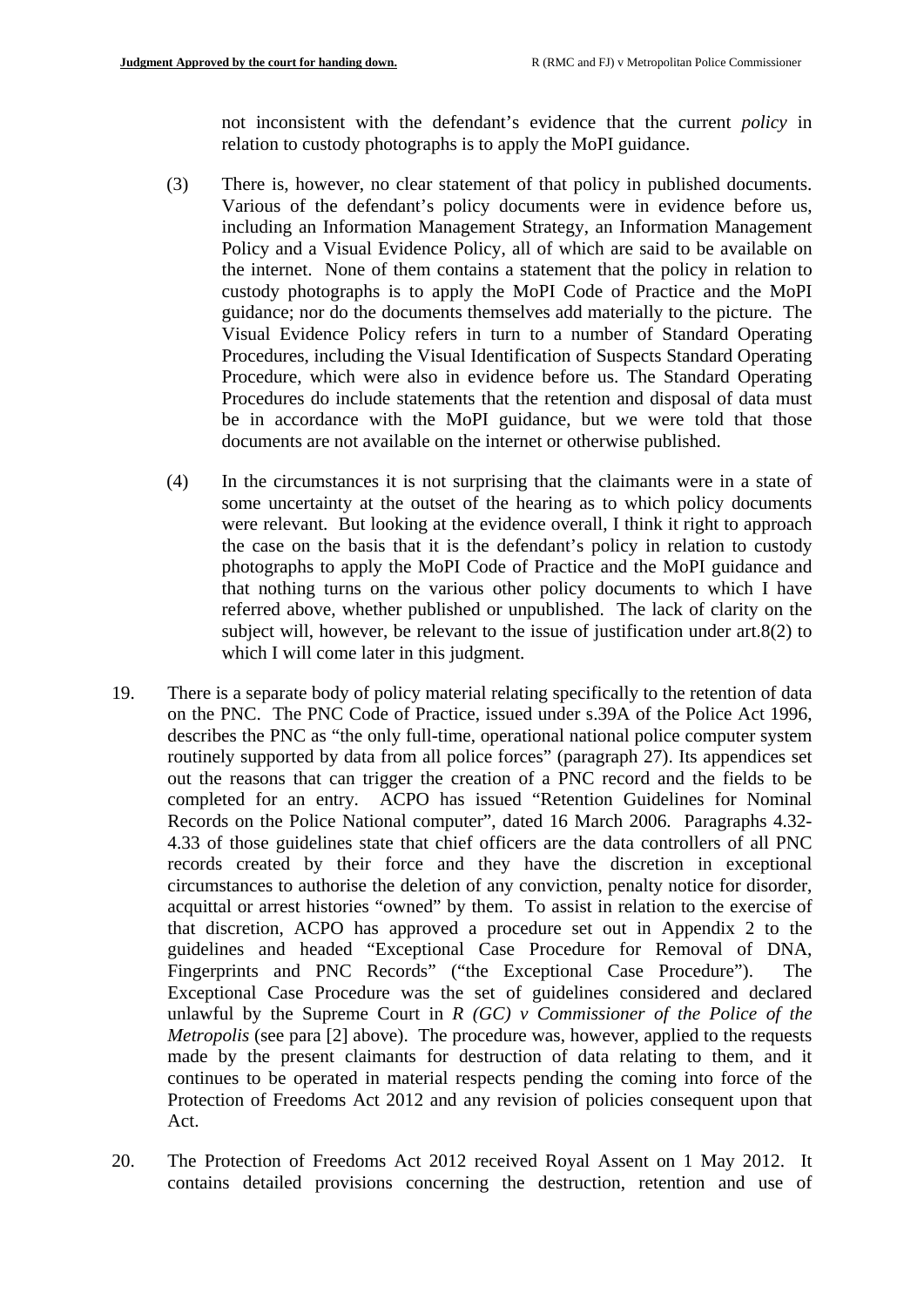fingerprints and DNA profiles. Those provisions distinguish, for example, between persons arrested for or charged with "qualifying offences" (as defined in s.65A(2) of PACE) and persons arrested for or charged with a "minor offence"; between persons who are convicted or have previously been convicted and persons who are not convicted; between adults and persons under 18; between material taken postcommencement and material taken before commencement. It sets, for example, a retention period of 3 years for material relating to a person who is arrested for or charged with a qualifying offence but who is not convicted of that offence; but provision is made for extension of that period on application to a court. The relevant provisions are not yet in force; and when they come into force, it will be for the Secretary of State to make an order under s.25 of the Act to regulate the position concerning material taken before commencement. The Act does not deal with photographs. It is, however, relevant to the justification under art.8(2) of the defendant's existing policy concerning photographs, to the defendant's stated intention to revise the existing policy in the light of the Act, and to the related question of what relief should be granted if the court finds that the retention of photographs in accordance with the existing policy violates the claimants' art.8 rights.

#### *The retention decisions in these cases*

- 21. The destruction of RMC's DNA samples, fingerprints and photographs was first sought on her behalf by solicitors' letter to the defendant dated 28 September 2009. It took a long time to get any substantive response, but even then the retention of the photographs was not dealt with. It was not covered until Commander Gibson's witness statement shortly before the hearing. In the case of FJ, solicitors' representations were first made on his behalf by letter dated 6 April 2010 to the Exceptional Cases Unit. The application was refused, and the refusal was maintained in subsequent correspondence. Again the matter is dealt with in Commander Gibson's witness statement.
- 22. The relevant part of Commander Gibson's statement reads as follows:

#### "*Retention decision in FJ*

13. In line with the Exceptional Case Procedure I considered the representations made by Hickman and Rose on behalf of FJ and reviewed the circumstances of the case ….

14. My assessment of the application was as follows. Police had a video taped interview from an alleged victim saying that the offence had occurred. The CPS had been influenced in their decision-making by inconsistencies in the account given by the alleged victim. There was no forensic evidence. The report was made a good while later from the date of the alleged offence. The report from the alleged victim remains as an accepted and recorded incidence of rape. Accepted in this context means that there were no substantive reasons, under the National Crime Reporting Standards, for not believing a crime took place. In accordance with these Standards, there was no evidence to show or to conclude that the offence had not taken place and hence to classify the allegation as 'no crime'. I did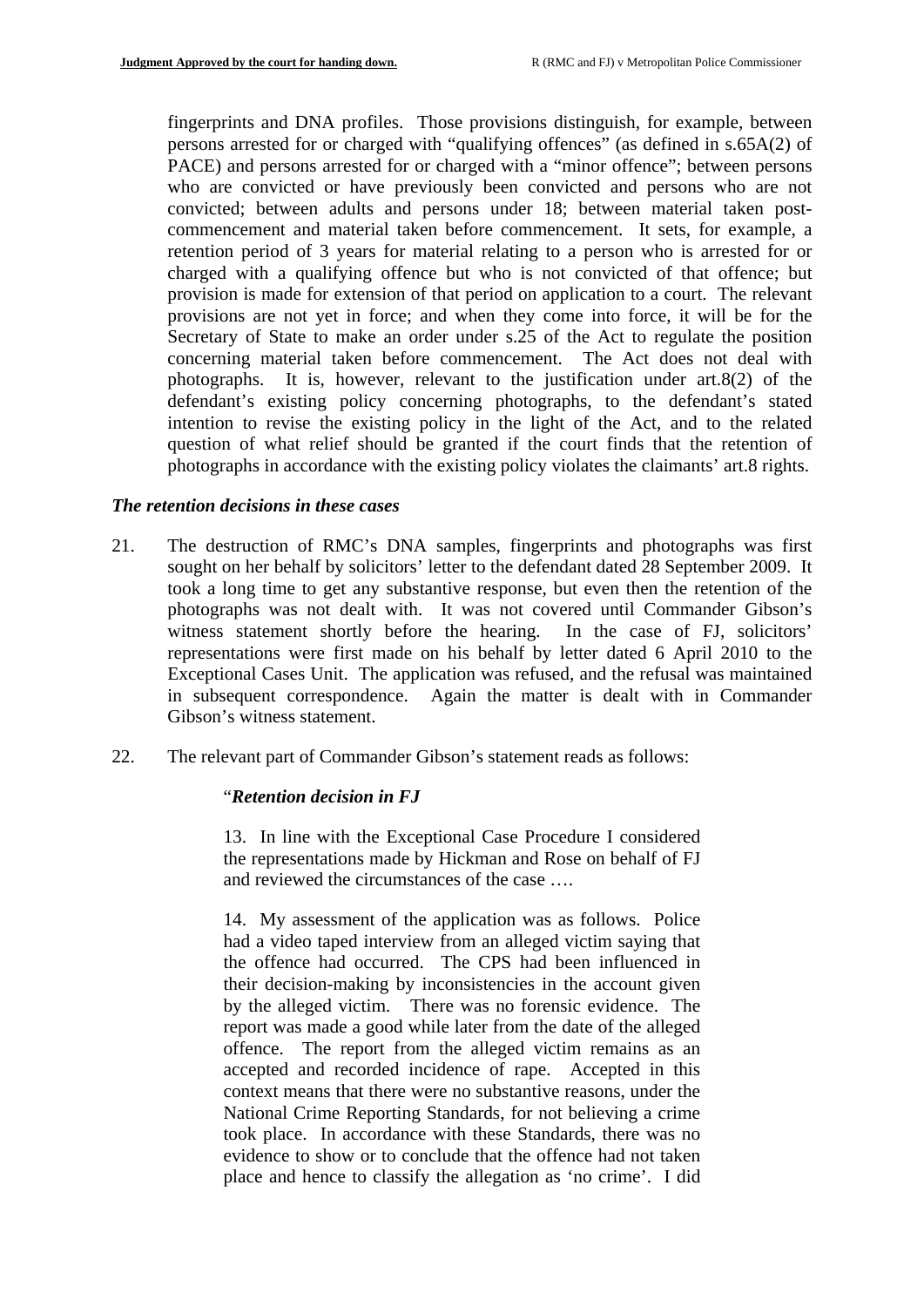not agree that the arrest of FJ was unnecessary or that the taking of fingerprints, DNA and photograph was disproportionate. I was in possession of advice from the Association of Chief Police Officers Criminal Records Office that 'a substantive and undetected crime is still recorded, therefore under current guidelines provided the necessity for arrest was established and the whole process lawfully conducted, retention [of the records] is justified'.

15. Based on the information before me, I concluded that no exceptional criteria under the Exceptional Case Procedure were made out and my decision was that the fingerprints, DNA and PNC records would be retained.

16. Under the Exceptional Case Procedure the fingerprints, DNA and PNC record are treated as an integrated whole .... Accordingly, if the retention of the DNA and fingerprints continue to be retained then so too should be the PNC data.

17. Custody photographs, although they have a value as means of confirming identity, are not regarded in the same way as DNA and fingerprints and are not intrinsically linked when decisions are made under the Exceptional Case Procedure. As explained above, custody photographs are not uploaded onto the Police National Computer. My decision in the FJ case therefore did not touch upon the issue of his custody photograph. If I had considered this my decision would have been to retain the photograph using the same reasoning as for the DNA and fingerprints.

### *Retention decision in RMC*

18. On 2nd March 2012 I considered an application under the Exceptional Case Procedure from RMC made through her solicitors, Bindmans LLP, in a letter dated  $28<sup>th</sup>$  September 2009. Due to an oversight, this matter had not previously been referred to me for a decision ….

19. The circumstances of the case were that RMC was arrested for assault occasioning actual bodily harm to a police community safety officer after she had been stopped riding a pedal cycle on the footway. The allegation was denied and RMC made a counter allegation of assault. The officer's account was corroborated by a fellow police community safety officer. RMC's account was corroborated by a man who worked in the block where RMC lived. The matter was investigated and was referred to the Crown Prosecution Service for a decision. They decided not to prosecute RMC and the matter was taken no further by police. RMC subsequently lodged a complaint which was considered and the Independent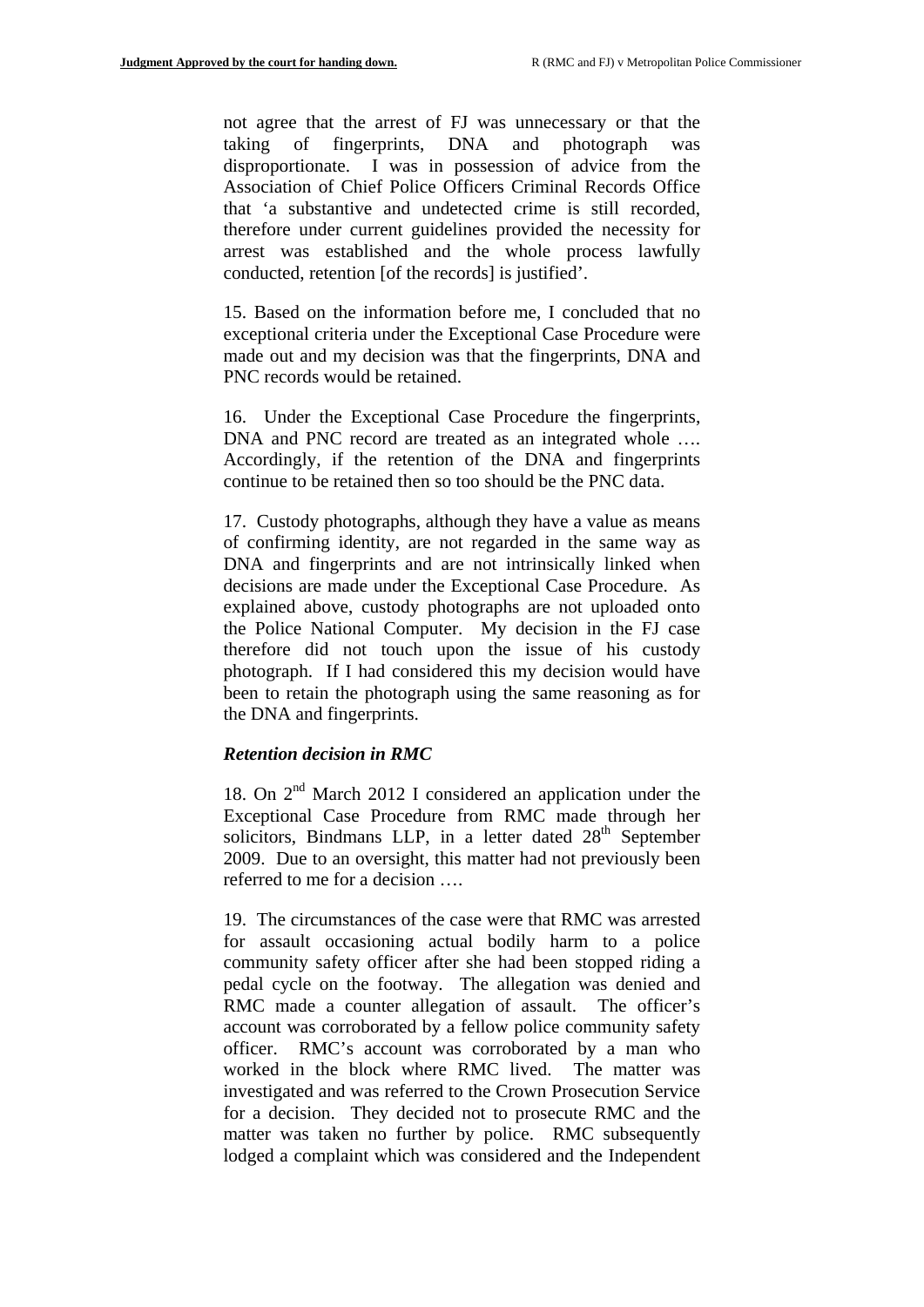Police Complaints Commission judged that RMC's arrest had been lawful and did not uphold the complaint.

20. I considered the circumstances of the case and the grounds argued by Bindmans for deletion of RMC's person information under the Exceptional Case Procedure. My judgment was that it was not an exceptional case and that the information should be retained. My reasoning was as follows. The arrest of RMC was lawful and proper process was followed. The allegation of assault remains classified as a substantive crime and RMC was the only suspect. The fact that RMC was not charged and no prosecution followed is not an exceptional criterion under the Exceptional Case Procedure. On this occasion I did specifically consider the custody photograph in my decision making. I do not accept the argument that no policing purpose is served by the retention of the information. For the reasons given above, my view is that the information continues to serve a policing purpose.

21. However, as I explain above, the Metropolitan Police's policy in this area is being reviewed (in part in the light of the Protection of Freedom Bill). It is therefore likely that new policy will soon be promulgated. This will affect whether the Claimants' photographs continue to be retained thereafter."

- 23. In the passage quoted, Commander Gibson refers (at the end of para 20) to what he had said earlier about the policing purposes served by the retention of photographs. In the earlier passage he had referred to a variety of investigative purposes for which they can be and are used. They can be of great use in establishing the identity of a person, for example when all that is required is a quick intelligence confirmation that the person one is dealing with is the same as a person arrested on a previous occasion. They can be used to alert officers to look for a particular person suspected of committing offences, as for example when they are included in briefings so that patrolling officers look out for a person who is suspected of being an active burglar but whom there is insufficient information to charge. They can be used in various ways connected with the identification of suspects, such as in the defendant's Facial Recognition System, Witness Albums Display System, and an electronic system called PROMAT. They are also frequently used to establish the condition of a detained person at a moment in time, which can be very helpful in dealing with allegations that a suspect was assaulted while in police detention. (In addition to those points made by Commander Gibson, I should mention that Note 5B to Code D of the PACE Codes of Practice gives various examples of uses to which photographs may be put within the statutory purposes in s.64A of PACE.)
- 24. When stating the reasons for his decisions on the retention of photographs in the cases of RMC and FJ, Commander Gibson does not refer to the MoPI guidance. That is a surprising omission, given his evidence that the defendant's policy is to apply the MoPI Code of Practice and the MoPI guidance. I have taken this into account above when considering whether that is indeed the defendant's current policy. But on the basis that it is the policy, it is difficult to see how express consideration of the Code and guidance could have affected the actual retention decisions in these cases: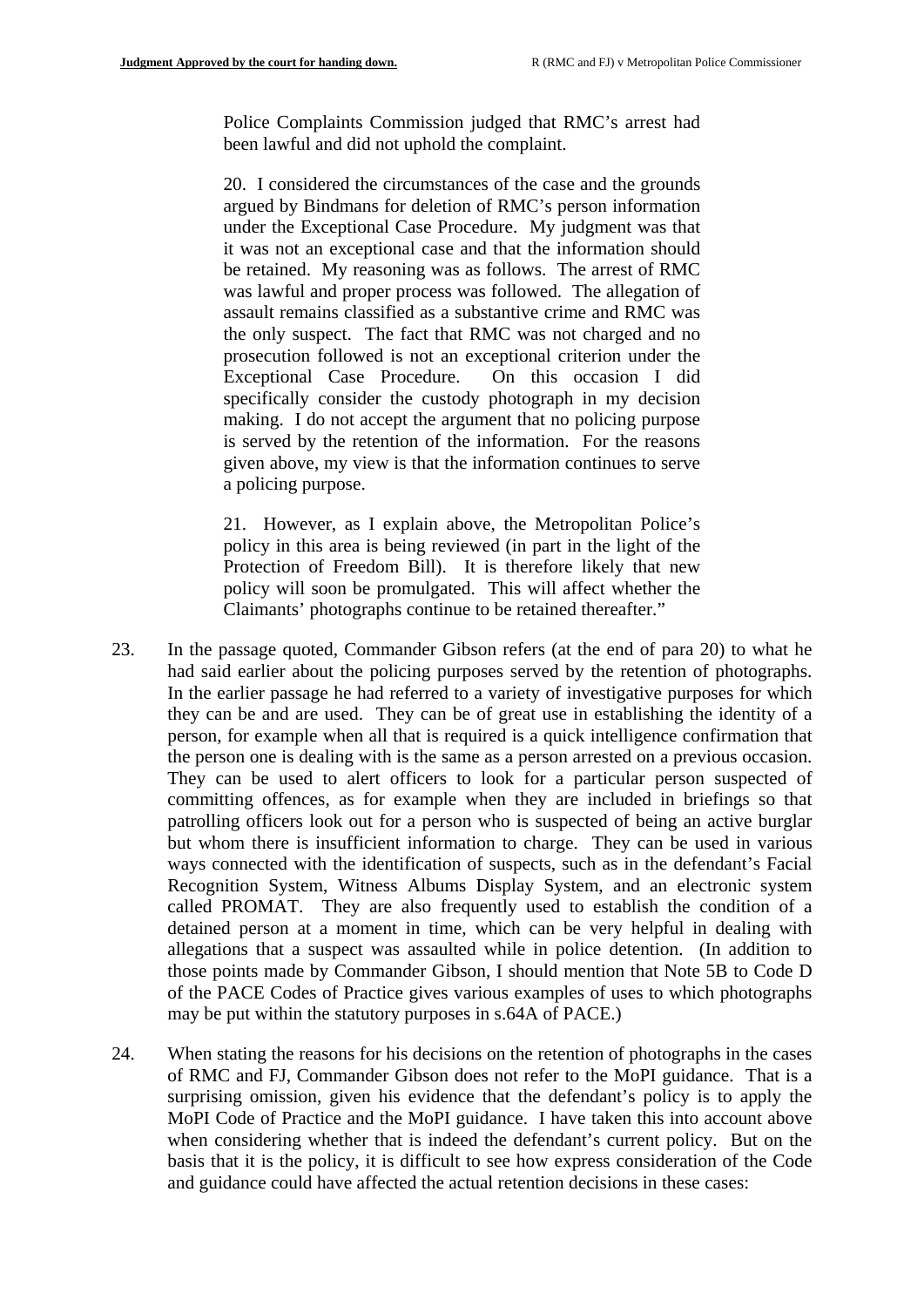- (1) The MoPI guidance provides in subsection 7.4 (see para [12] above) that all records which are accurate, adequate, up to date and necessary for policing purposes (as Commander Gibson evidently considered the claimants' data still to be) will be held for a minimum of six years.
- (2) Moreover, scheduled reviews under subsection 7.6.3 (see para [15] above) are not due even then. There was a degree of uncertainty at the hearing as to the group within which each of the claimants fell for the purposes of scheduled reviews, but it was confirmed after the hearing that RMC falls within Group 2 (because the offence of assault occasioning actual bodily harm for which she was arrested is specified as a violent offence in the Home Office Counting Rules), and that FJ falls within Group 1 (because the offence of rape for which he was arrested is a serious offence as specified in the Criminal Justice Act 2003). This means that in RMC's case the guidance provides for a scheduled review after a period of 10 years, whilst in FJ's case it provides for the information to be retained until FJ is aged 100, subject to review every 10 years to ensure that it is adequate and up to date.
- (3) That leaves the question of triggered reviews under section 7.6.2 (see para [14] above). In the course of his submissions Mr Johnson relied on the provision that subject access requests should be used as a trigger for review. A subject access request is a formal application to the Public Access Office requesting a copy of all personal data held on the applicant by the defendant. There is late evidence from RMC's solicitor, to which I think it right to have regard notwithstanding an objection on behalf of the defendant, that RMC made such a request on 23 September 2008. There is nothing to show that it triggered a review under the MoPI guidance.
- (4) But even if a review should have been triggered, I see no realistic possibility that it would have led to any outcome other than the continued retention of RMC's photographs, having regard to the six year minimum period and the other provisions of the MoPI guidance.
- 25. Thus the real matter of concern in this case, as it seems to me, is not the defendant's failure to apply the guidance but the terms of the guidance itself.
- 26. That brings me to the central issue in the case: whether the retention of the claimants' photographs pursuant to s.64A of PACE and a policy to apply the MoPI Code of Practice and the MoPI guidance constitutes an interference with the claimants' rights under art. $8(1)$ , and, if so, whether that interference is justified under art. $8(2)$ .

### *Whether the retention of the photographs is an interference with article 8(1) rights*

27. Art.8 provides, so far as relevant:

"(1) Everyone has the right to respect for his private … life ….

(2) There shall be no interference by a public authority with the exercise of this right except such as is in accordance with the law and is necessary in a democratic society … for the prevention of disorder or crime".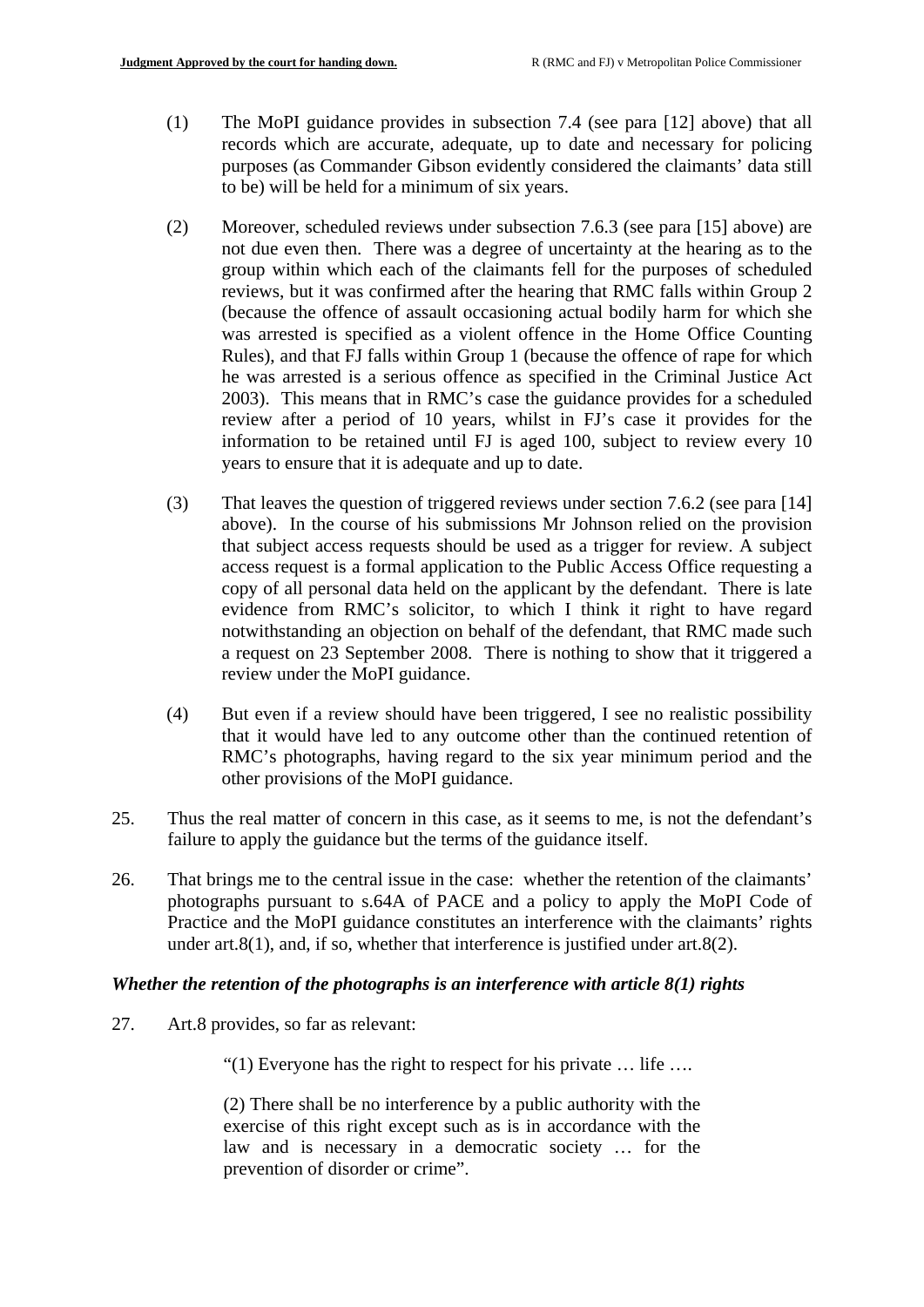- 28. The claimants' case under art.8 depends first on establishing that the *retention* of their photographs in police records amounts to an interference with the right to respect for their private life. Although it was no part of the claimants' case that the *taking* of the photographs in the police station engaged art.8, Mr Nardell QC, for Liberty, invited us to rule that it did. He submitted that in considering whether retention of the photographs engages art.8 it must be material, at least if the case otherwise falls at or near the borderline, that the photographs were acquired in circumstances that engaged art.8. I would decline Liberty's invitation, since in my view it is unnecessary and inappropriate in this case to consider the taking of the photographs as a distinct and prior issue (though one cannot leave the taking of the photographs entirely on one side, since a number of the authorities look at the taking and retention of photographs in the round when considering the applicability of art.8).
- 29. Mr Johnson relied on what he submitted to be a clear and constant line of Strasbourg jurisprudence that the retention and use by the police of photographs taken on arrest does not amount to an interference with the right to respect for private life. It is true that there are several cases to that effect, including  $X \vee UK$  (Application No. 5877/72, admissibility decision by the European Commission of Human Rights dated 12 December 1973); *Lupker v Netherlands* (Application No. 18395/91, Commission admissibility decision dated 7 December 1992); and *Kinnunen v Finland* (Application No. 24950/94, Commission admissibility decision dated 15 May 1996). Similarly, in *Friedl v Austria* (1995) 21 EHRR 83 the Commission held that the taking of police photographs of the applicant at a public demonstration and the retention of those photographs did not amount to an interference with his art.8(1) rights. As appears below, however, the issue must now be examined in the light of the decision of the Grand Chamber of the ECtHR in *S v United Kingdom*.
- House of Lords dismissed the claim: *R (S and Marper) v Chief Constable of the*  30. The applicants in *S v United Kingdom* had their fingerprints and DNA samples taken from them on arrest. They were both charged but one was acquitted after trial and the case against the other was discontinued. They then challenged the continued retention of their fingerprints and DNA samples on the ground *inter alia* of breach of art.8. The *South Yorkshire Police* [2004] 1 WLR 2196. The Strasbourg court took a different view, holding that there had been a violation of art.8 (and, as already explained, the Supreme Court then gave effect to this decision in *R (GC) v Commissioner of Police of the Metropolis*).
- 31. The Strasbourg court's assessment under art.8 began with a statement of general principles:

"66. The Court recalls that the concept of 'private life' is a broad term not susceptible to exhaustive definition. It covers the physical and psychological integrity of a person. It can therefore embrace multiple aspects of the person's physical and social identity …. Beyond a person's name, his or her private and family life may include other means of personal identification or linking to a family …. The concept of private life moreover includes elements relating to a person's right to their image.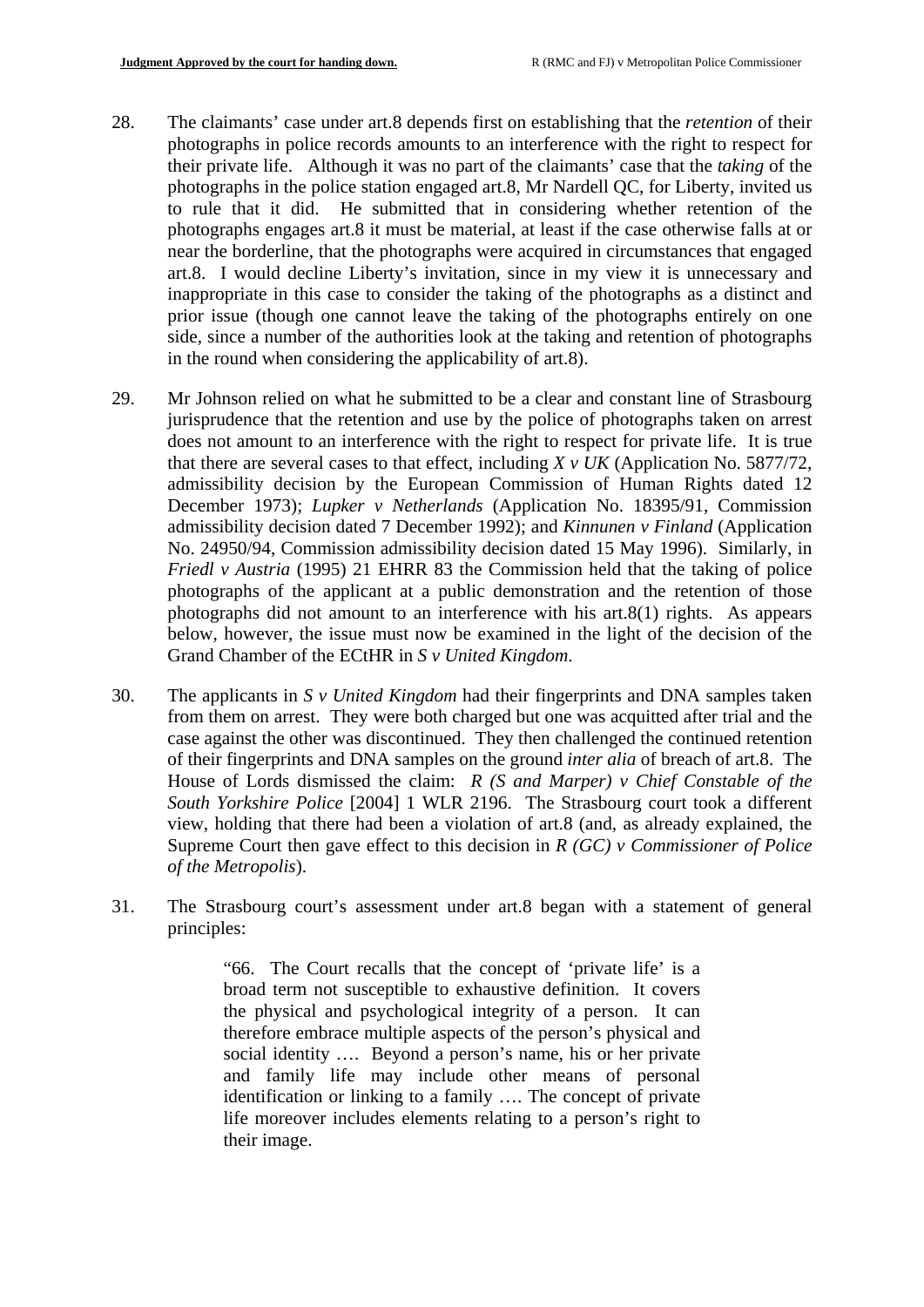67. The mere storing of data relating to the private life of an individual amounts to an interference within the meaning of art.8. The subsequent use of the stored information has no bearing on that finding. However, in determining whether the personal information retained by the authorities involves any of the private-life aspects mentioned above, the Court will have due regard to the specific context in which the information at issue has been recorded and retained, the nature of the records, the way in which these records are used and processed and the results that may be obtained."

32. In relation to DNA samples and profiles, the court said at para [73] that "[g]iven the nature and the amount of personal information contained in cellular samples, their retention per se must be regarded as interfering with the right to respect for the private lives of the individuals concerned", and at para [75] that "the DNA profiles' capacity to provide a means of identifying genetic relationships between individuals is in itself sufficient to conclude that their retention interferes with the right to the private life of the individuals concerned". It is, however, the court's reasoning in relation to the retention of fingerprints that is of particular importance, since it aligns fingerprints with photographs in finding that art.8 is engaged. I propose to set out the relevant part of the judgment in full because I regard it as central to the issue before us:

> much information as either cellular samples or DNA profiles. "78. It is common ground that fingerprints do not contain as The issue of alleged interference with the right to respect for private life caused by their retention by the authorities has already been considered by the Convention organs.

> 79. In *McVeigh*, the Commission first examined the issue of the taking and retention of fingerprints as part of a series of investigative measures. It accepted that at least some of the measures disclosed an interference with the applicants' private life, while leaving open the question of whether the retention of fingerprints alone would amount to such interference.

> 80. In *Kinnunen*, the Commission considered that fingerprints and photographs retained following the applicant's arrest did not constitute an interference with his private life as they did not contain any subjective appreciations which called for refutation. The Commission noted, however, that the data at issue had been destroyed nine years later at the applicants' request.

> 81. Having regard to these findings and the questions raised in the present case, the Court considers it appropriate to review this issue. It notes at the outset that the applicants' fingerprint records constitute their personal data which contain certain external identification features much in the same way as, for example, personal photographs or voice samples.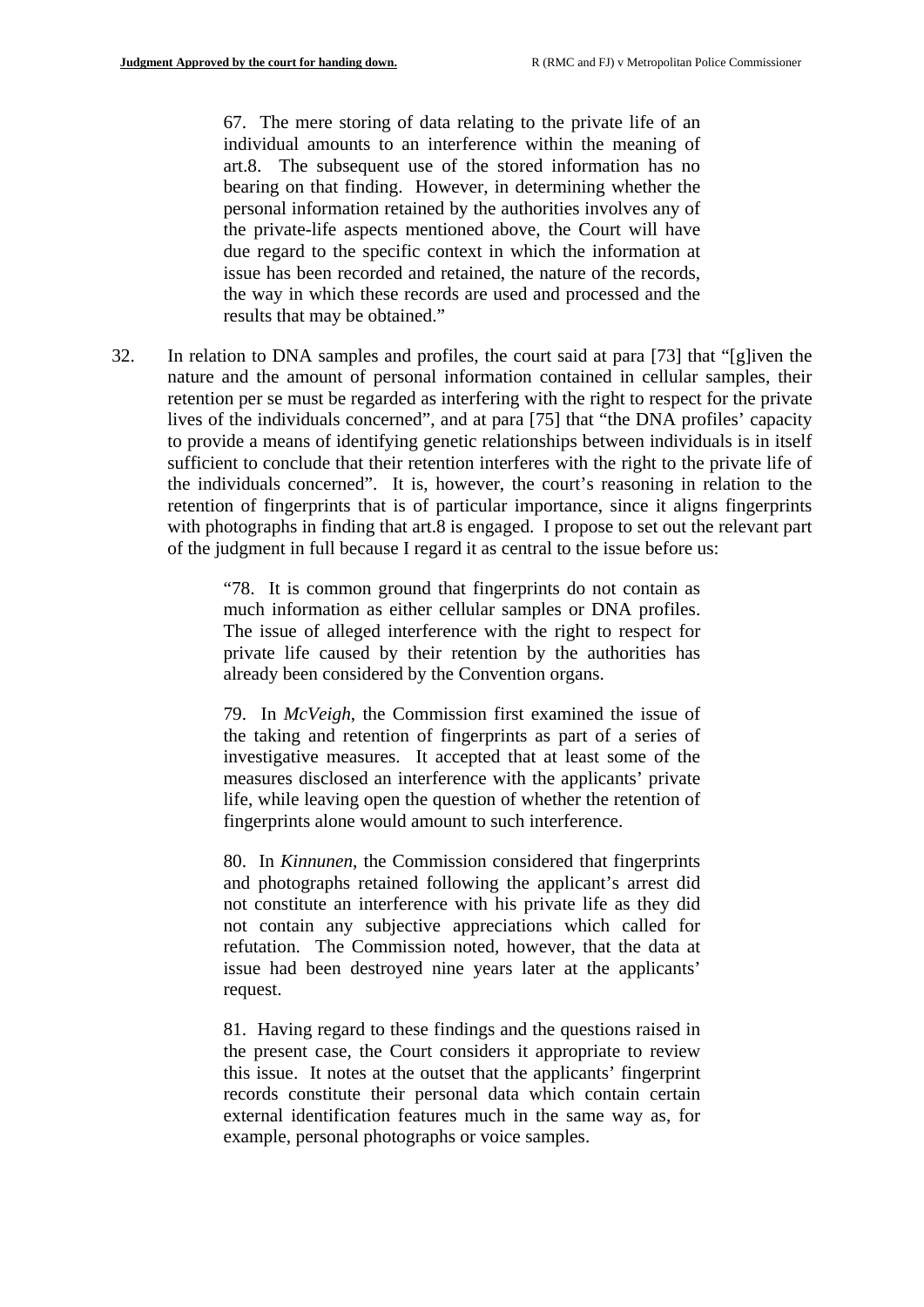82. In *Friedl*, the Commission considered that the retention of anonymous photographs that have been taken at a public demonstration did not interfere with the right to respect for private life. In so deciding, it attached special weight to the fact that the photographs concerned had not been entered in a data-processing system and that the authorities had taken no steps to identify the person photographed by means of data processing.

83. In *PG*, the Court considered that the recording of data and the systematic or permanent nature of the record could give rise to private-life considerations even though the data in question may have been available in the public domain or otherwise. The Court noted that a permanent record of a person's voice for further analysis was of direct relevance to identifying that person when considered in conjunction with other personal data. It accordingly regarded the recording of the applicants' voices for such further analysis as amounting to interference with their right to respect for their private lives.

84. The Court is of the view that the general approach taken by the Convention organs in respect of photographs and voice samples should also be followed in respect of fingerprints. The Government distinguished the latter by arguing that they constituted neutral, objective and irrefutable material and, unlike photographs, were unintelligible to the untutored eye and without a comparator fingerprint. While true, this consideration cannot alter the fact that fingerprints objectively contain unique information about the individual concerned allowing his or her identification with precision in a wide range of circumstances. They are thus capable of affecting his or her private life and retention of this information without the consent of the individual concerned cannot be regarded as neutral or insignificant.

85. The Court accordingly considers that the retention of fingerprints on the authorities' records in connection with an identified or identifiable individual may in itself give rise, notwithstanding their objective and irrefutable character, to important private-life concerns.

86. In the instant case, the Court notes furthermore that the applicants' fingerprints were initially taken in criminal proceedings and subsequently recorded on a nationwide database with the aim of being permanently kept and regularly processed by automated means for criminal-identification purposes. It is accepted in this regard that, because of the information they contain, the retention of cellular samples and DNA profiles has a more important impact on private life than the retention of fingerprints. However, the Court … considers that, while it may be necessary to distinguish between the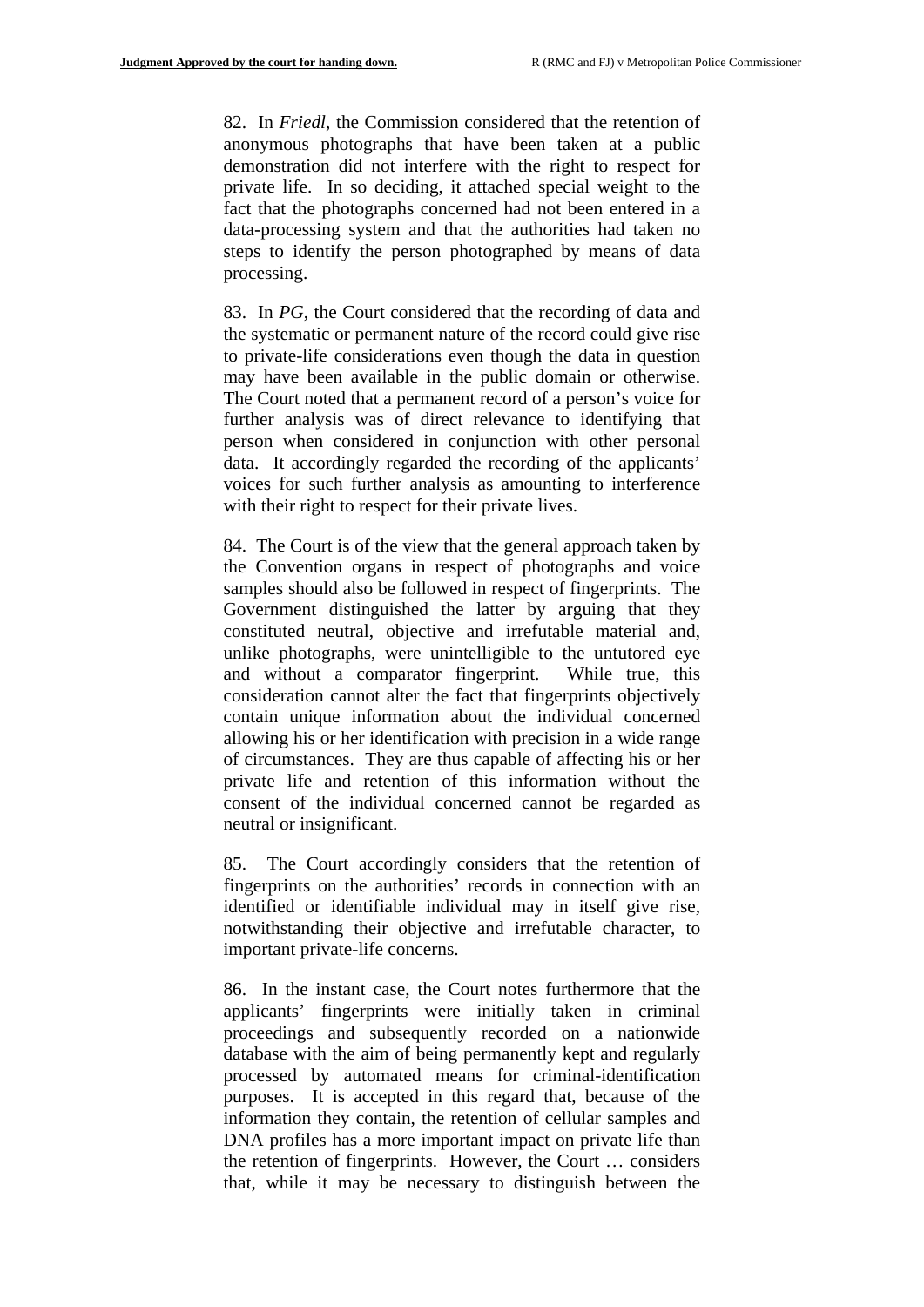taking, use and storage of fingerprints, on the one hand, and samples and profiles, on the other, in determining the question of justification, the retention of fingerprints constitutes an interference with the right to respect for private life."

- 33. It is plain from that passage, read as a whole, that the court considers that the retention of photographs (as of voice samples) in police records engages art.8, whatever the earlier cases may say on the subject. Stress is laid on the similarity between fingerprints and photographs (and voice samples) in containing "external identification features". The attempted point of distinction between photographs (and voice samples) and fingerprints, on the basis that fingerprints have an "objective and irrefutable" character, is rejected. In the light of the court's conclusion that the retention of fingerprints constitutes an interference with the right to respect of private life, it is difficult to see how any different conclusion could apply to the retention of photographs. Mr Johnson submitted that what led to the finding of interference was the specific additional factor in para [86] that the fingerprints were "recorded on a *nationwide database* with the aim of being *permanently* kept and *regularly processed by automated means* for criminal-identification purposes" (emphasis added), and he contrasted that with the present case, including the point that the defendant does not seek to justify permanent retention but contends that retention for a minimum period of six years in accordance with the MoPI guidance does not engage art.8. I do not accept that submission. The matters referred to were certainly taken into account as an additional factor, but that factor does not seem to me to have been an essential part of the court's reasoning.
- 34. The subsequent decision of the ECtHR in *Reklos v Greece* [2009] EMLR 16 supports the view I take of *S v United Kingdom*. The factual context in *Reklos* was the taking of photographs, without the parents' consent, of a newborn baby in a private clinic. In holding that the taking and retention of the photographs was a violation of art.8, the court stated at para [40] that "[a] person's image constitutes one of the chief attributes of his or her personality, as it reveals the person's unique characteristics and distinguishes the person from his or her peers" and that the right to the protection of one's image is thus one of the essential components of personal development and presupposes the right to control the use of that image. The court also stated at para [42] that the key issue was the fact that the photographer kept the photographs without the parents' consent: "The baby's image was thus retained in the hands of the photographer in an identifiable form with the possibility of subsequent use against the wishes of the person concerned and/or his parents (see, mutatis mutandis, PG v *United Kingdom* (2008) 46 EHRR 51)". The reference to *PG v United Kingdom* picks up the court's citation of that case in para [83] of the judgment in *S v United Kingdom*, quoted above.
- 35. I have no doubt that the approach in those recent decisions of the Strasbourg court should be followed unless such a course is precluded by domestic authority. Mr Johnson submitted that domestic authority is inconsistent with the claimants' case. He relied in particular on observations of Laws LJ in *R (Wood) v Commissioner of Police of the Metropolis* [2009] EWCA Civ 414, [2010] 1 WLR 123, which concerned the actions of the police in taking photographs of the claimant in the street and retaining those photographs. The court held that in the particular circumstances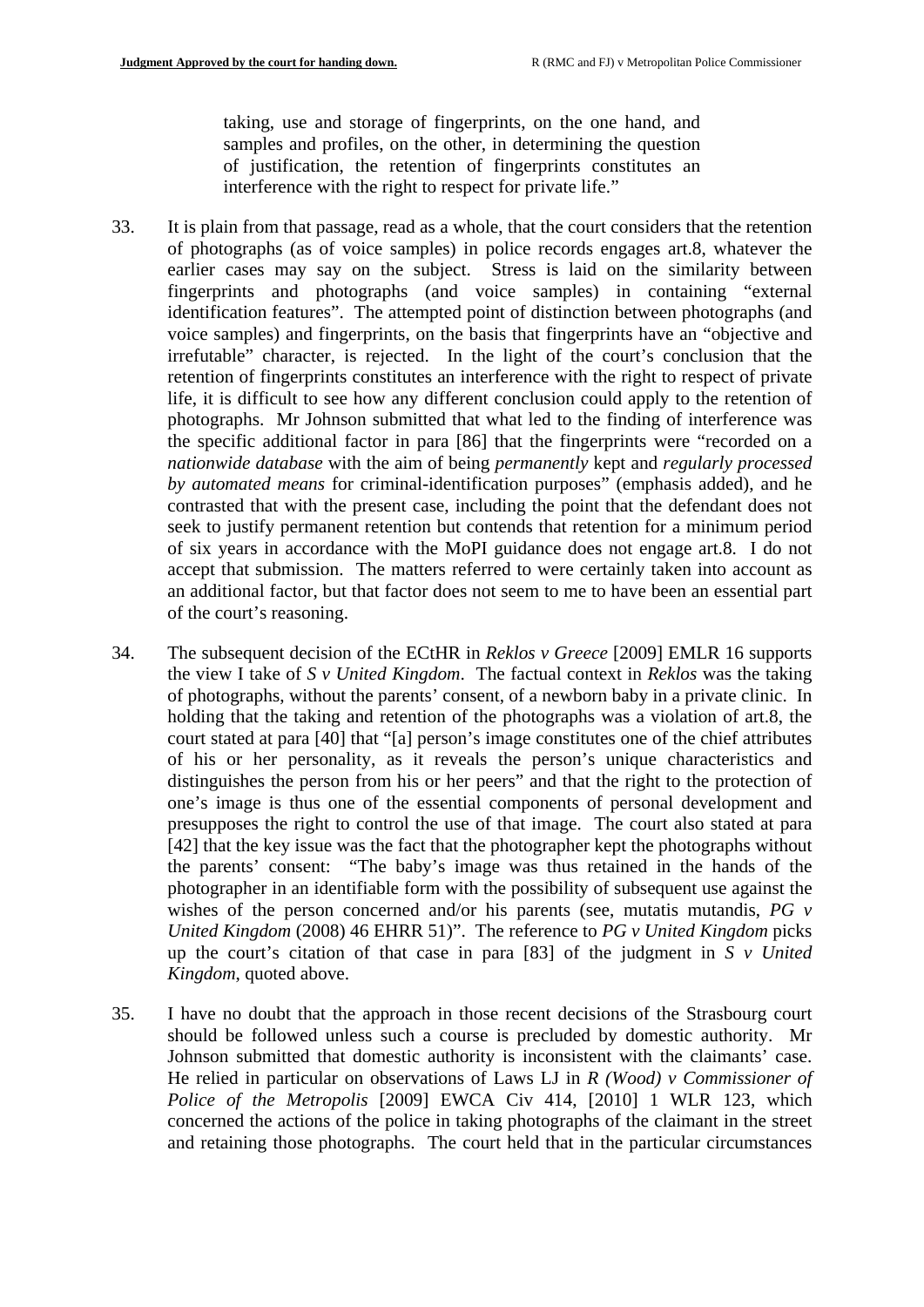of the case art.8 was engaged, but Laws LJ contrasted the case with one where photographs were taken on arrest:

when the police might well have been expected to do just that. "43. … The case is in my judgment quite different from the *X*  case [*X v United Kingdom*, cited above], in which the photographs were taken on and after the applicant's arrest, It is possibly closer to the *Friedl* case [*Friedl v Austria*, cited above], but in that case there had been a demonstration – a sitin – where again the taking of police photographs could readily have been expected. In *R (Gillan) v Comr of Police of the Metropolis* [2006] 2 AC 307, para 28, … Lord Bingham referred to: 'an ordinary superficial search of the person and an opening of bags, of the kind to which passengers uncomplainingly submit at airports'; another instance in which the putative violation of article 8 (if any violation were suggested) consists in something familiar and expected. In cases of that kind, where the police or other public authority are acting just as the public would expect them to act, it would ordinarily no doubt be artificial and unreal for the courts to find a prima facie breach of article 8 and call on the state to justify the action taken by reference to article 8(2)."

36. What Laws LJ said about the taking of photographs on arrest was obviously *obiter*. More importantly, it relied on Strasbourg decisions prior to *S v United Kingdom*  which, as already explained, have to be re-assessed in the light of the judgment in that case; and it was based on a test of "reasonable expectation of privacy" which, as the recent Strasbourg cases show, is not the only or determinative factor. In *Campbell v MGN Ltd* [2004] UKHL 22, [2004] 2 AC 457, at para [21], Lord Nicholls of Birkenhead said, in relation to art.8(1), that "[e]ssentially the touchstone of private life is whether in respect of the disclosed facts the person in question had a reasonable expectation of privacy". But that was plainly not the specific test applied by the Strasbourg court in *S v United Kingdom*; and the judgment in *PG v United Kingdom*  makes clear that it is not the only test and that other considerations come into play, in particular, in relation to the retention of personal data:

> measures effected outside a person's home or private premises. "57. There are a number of elements relevant to a consideration of whether a person's private life is concerned by Since there are occasions when people knowingly or intentionally involve themselves in activities which are or may be recorded or reported in a public manner, a person's reasonable expectation as to privacy may be a significant, although not necessarily conclusive, factor. A person who walks down the street will, inevitably, be visible to any member of the public who is also present. Monitoring by technological means of the same public scene (for example, a security guard viewing through closed-circuit television) is of a similar character. Private-life considerations may arise, however, once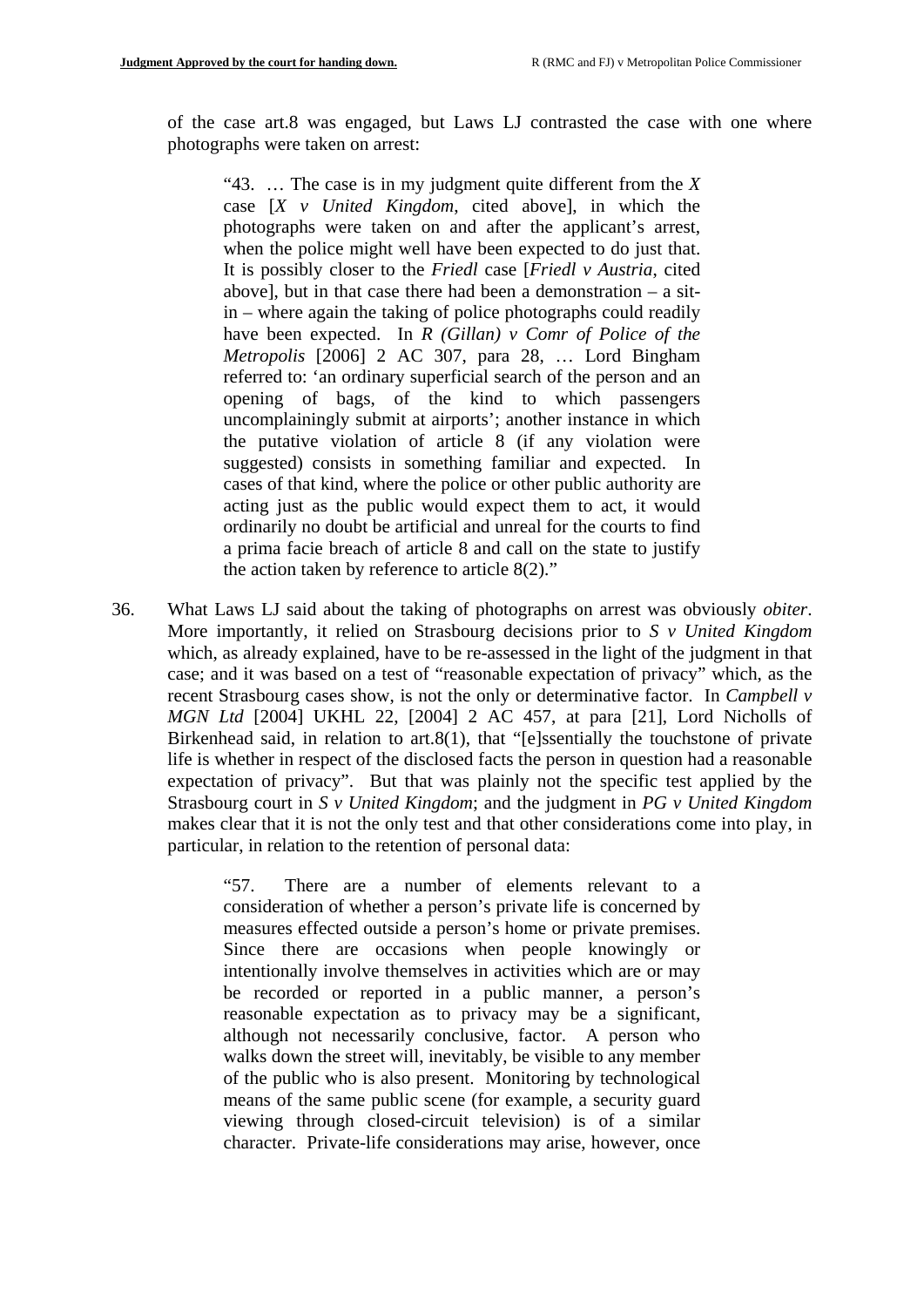any systematic or permanent record comes into existence of such material from the public domain ...."

37. Even on the "reasonable expectation of privacy" test, however, I would be inclined to the view that art.8 is engaged by the retention, for a substantial and potentially indefinite period, of photographs taken on arrest, especially where the arrest was of a young person such as FJ. For that purpose I would rely on the reasoning of the Northern Ireland High Court in *JR 27's Application* [2010] NIQB 143. In that case the court applied the "reasonable expectation of privacy" test in answering a question it formulated as follows: "does an interference with Article 8(1) ECHR arise in circumstances where this fourteen-year old boy, of previous good character, was arrested on suspicion of burglary, was photographed by police, was not prosecuted, has no prospect of his photographic images being destroyed until a minimum period of seven years has expired and is at risk of their indefinite retention on a Police Service database thereafter?" The statutory context was art. 64A of the Police and Criminal Evidence (Northern Ireland) Order 1989, which is in materially identical terms to s.64A of PACE, but the specific Police Service retention policy (as reflected in the terms of the question) was different. The court referred to the intensely factsensitive nature of the case. It held that the objectively reasonable expectation would be that it was appropriate for the police to photograph the applicant on arrest and to retain his photographic images for a certain period thereafter. The measurement of the permissible retention period was inextricably linked to the statutory purposes, which were to be placed on one side of the scales. The court continued:

> "54. On the other side of the scales, the lengthy, perhaps indefinite, retention by the police of the Applicant's photographic images seems incompatible with the broad and elastic formulations of the scope of Article 8(1) considered … above. As each person grows older, photographic images of their appearance at an earlier age will increasingly belong to their inner, private sanctum. The court is of the opinion that a person's physical appearance falls within the personal sphere protected by Article 8, as it is a means of identifying the individual and forging a link between the individual and exclusively private aspects of his life, including family membership and other matters and activities properly to be regarded as falling outwith the public gaze and belonging to a person's private sphere. The photographic images of the Applicant go further than simply displaying his physical appearance at a particular age: they disclose that he was in police custody when a young teenager. Thus they contain, and convey, both his physical appearance *and* the fact of police arrest and detention (Lord Nicholls' 'thousand words') [a reference to Lord Nicholls' observation in *Campbell v MGM*  Ltd at para [31] that in general photographs of people contain more information than textual description; that is why they are more vivid; and that is why they are worth a thousand words]. A person's photographic image is, in the words of Baroness Hale, in *S and Marper* [*R (S and Marper) v Chief Constable of the South Yorkshire Police*, cited above], 'informational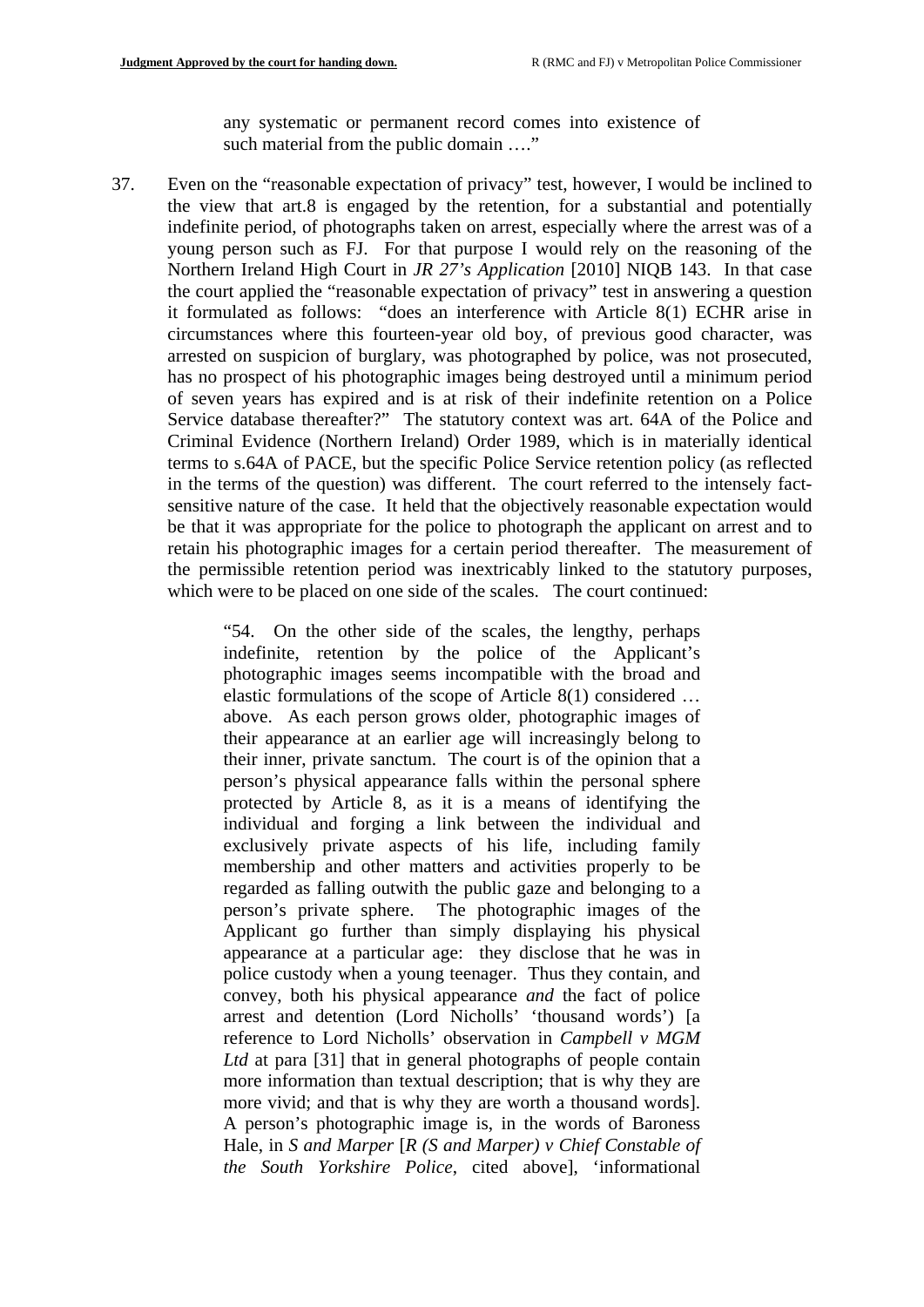privacy'. Furthermore, it is no less unique than each person's genetic code. It is a fact of life that no two members of society truly share the same physical appearance: even genuinely identical twins are likely to develop differing physical appearances as they grow older."

- 38. The court went on to say that it was also necessary to consider aspects of the retention policy relating to review, duration, extension and destruction, and the limited uses to which the photographic images might be put. Although the ECtHR had given judgment in *S v United Kingdom*, the Supreme Court's decision in *R (GC) v Commissioner of the Police of the* Metropolis was not yet available and the court considered itself still bound by the previous decision of the House of Lords in *R (S and Marper) v Chief Constable of South Yorkshire Police* to hold that art.8 was not engaged. It made clear, however, that but for that decision it considered there to be "substantial force in the view that the retention of the Applicant's photographic images by the Police Service for a minimum period of seven years, which may be extended indefinitely, unconnected in any concrete or rational way with any of the statutory purposes, interferes with his right to respect for private life guaranteed by Article 8(1)".
- 39. I should mention for completeness that the "reasonable expectation of privacy" test was applied in the recent decision of the Divisional Court in *Catt v Commissioner of Police of the Metropolis* [2012] EWHC 1471 (Admin), in the materially different context of retention of data relating to the claimant's attendance at various political protests. Counsel in the present cases were agreed, however, that the decision in *Catt*  does not impact directly on the present decision.
- 40. For the reasons given I would hold that the retention of the claimants' photographs by the defendant does constitute an interference with their art.8(1) right to respect for their private life and therefore requires justification under art.8(2).

### *Whether the interference is justified under article 8(2)*

41. Mr Cragg submits that the retention of the claimants' photographs does not meet the conditions for justification under art.8(2) because (i) it is not in accordance with the law and (ii) it is disproportionate.

#### *In accordance with the law*

42. For a measure to be "in accordance with the law", the relevant law must be adequately accessible and foreseeable, i.e. formulated with sufficient precision to enable the individual, if need be with appropriate advice, to regulate his conduct; and to meet these requirements a law must indicate with sufficient clarity the scope of discretion conferred on the competent authorities and the manner of its exercise. In *S v United Kingdom*, having recited that test in somewhat fuller terms at para [95], the court went on to express doubts as to whether s.64 of PACE was sufficiently precise to meet the test, in providing that retained samples and fingerprints "shall not be used … except for purposes related to the prevention or detection of crime, the investigation of an offence or the conduct of a prosecution". But it noted that the issue was closely related in that case to the broader issue of whether the interference was necessary in a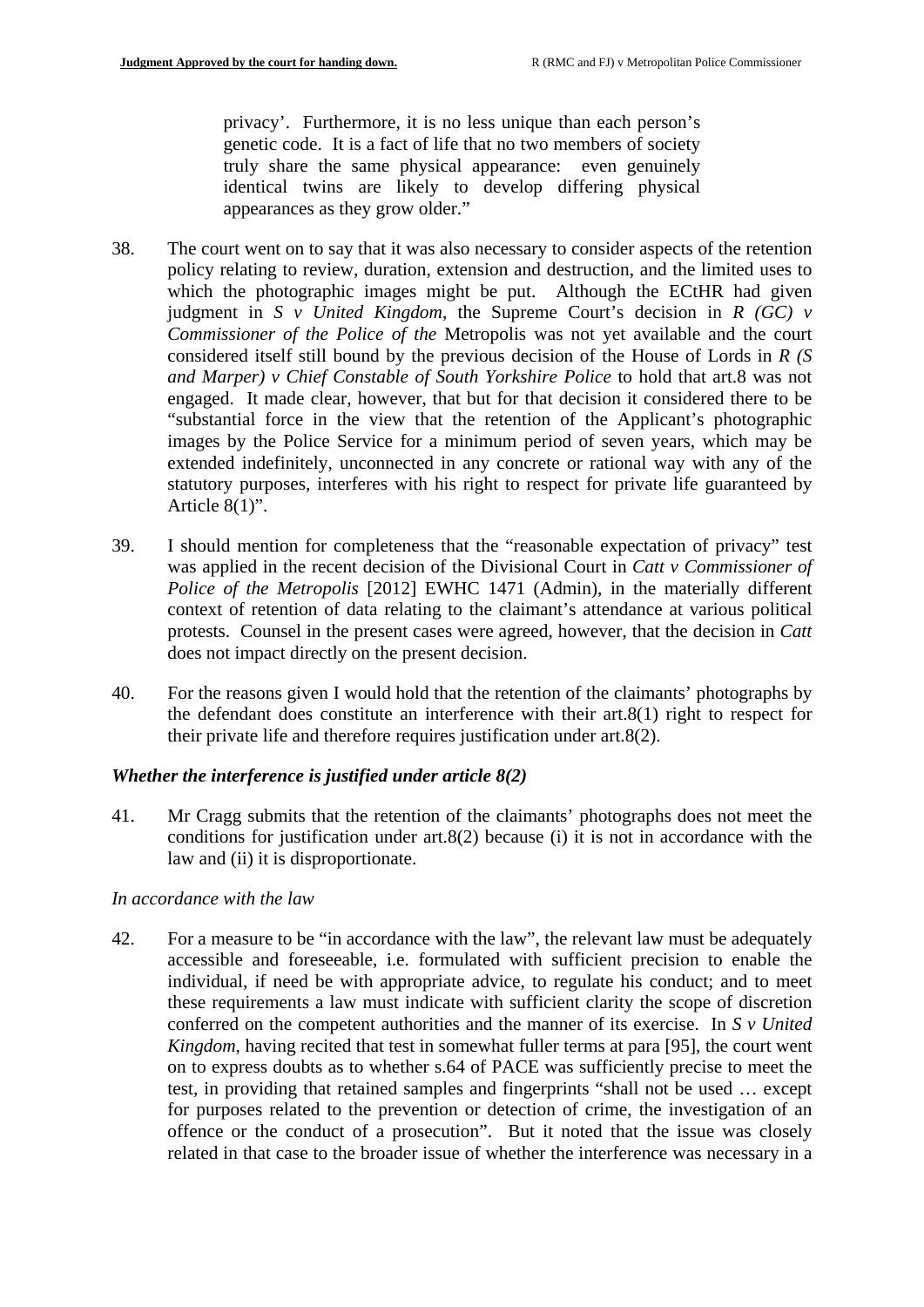democratic society, and in view of its analysis of that broader issue it did not find it necessary to decide whether the "in accordance with the law" test was met.

- 43. Mr Cragg submitted first that s.64A of PACE has the same lack of precision as gave rise to concern in *S v United Kingdom*, in that it provides in similar terms that retained photographs may not be used or disclosed for any purpose except a purpose "related to the prevention or detection of crime, the investigation of an offence or the conduct of a prosecution or to the enforcement of a sentence". In so far as the defendant relies on the MoPI guidance as providing a more precise basis on which the discretion to retain or destroy photographs is exercised, Mr Cragg submitted that the defendant had failed to discharge the burden on him of showing that the MoPI guidance is applied in practice.
- 44. Mr Nardell, for Liberty, similarly submitted that the language of s.64A itself is too broad to show with sufficient predictability how the discretion will be exercised in a particular case; and that if one "drills down" into the policy material for more detailed guidance, one becomes caught up in a paper trail which engaged the problem of accessibility and discloses no sufficiently coherent policy framework. Similar points were made in the written intervention of the Equality and Human Rights Commission, though by reference to the position as it appeared in advance of the hearing and without the benefit of seeing how the case concerning the defendant's policy developed immediately before and during the hearing.
- 45. If s.64A were taken in isolation, I am inclined to agree that it would be too broad and imprecise to meet the "in accordance with the law" test in relation to the retention of photographs. But it does not fall to be considered in isolation. I have found already that it is the defendant's policy to apply the MoPI Code of Practice and the MoPI guidance. Those documents, in particular the MoPI guidance, provide a clear and detailed framework governing the exercise of the discretion under s.64A to retain photographs for the statutory purposes. The purposes themselves are expressed in inevitably general terms but examples of their application are given in Note 5B to Code D of the PACE Codes of Practice (referred to at para [9] above) and the statutory purposes tie in adequately with the "policing purposes" defined in the MoPI Code of Practice and the MoPI guidance (see paras [10] and [11] above), so that on this aspect, too, I consider there to be sufficient clarity.
- 46. I accept, however, that there is a problem about accessibility and foreseeability, in that although the MoPI Code of Practice and the MoPI guidance are published documents available on the internet (and the Code is a document to which chief officers are required by statute to have regard), there does not appear to be any clear published statement that the defendant's policy with respect to custody photographs is simply to follow the Code and guidance: I refer to the confused picture discussed at para [18] above. This might well be a sufficient basis for finding against the defendant under art.8(2). It would, however, be deeply unsatisfactory to stop here, since the deficiency is one that can easily be remedied and which, so far as the claimants themselves are concerned, has in a sense been remedied by the evidence in these proceedings. The claimants' concern is to prevent the continued retention of their photographs; and in those circumstances the focus of attention should in my view be on whether the provisions of the MoPI Code of Practice and the MoPI guidance relied on to justify such continued retention satisfy the requirements of proportionality.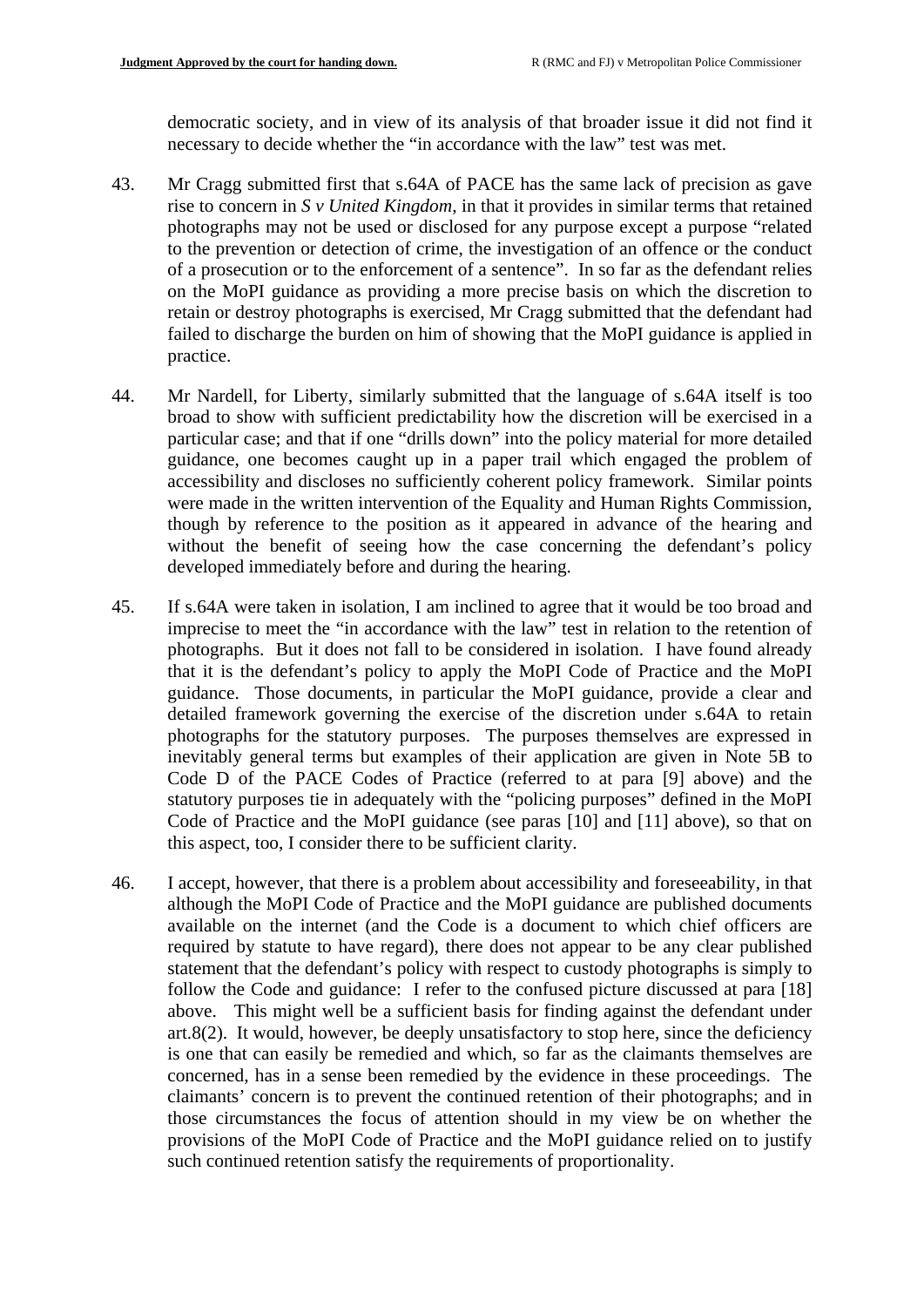### *Proportionality*

47. In relation to proportionality, the claimants again rely heavily on the reasoning of the Strasbourg court in *S v United Kingdom*, albeit it is acknowledged that the only relevant guidance considered in that case was the Exceptional Case Procedure, not the MoPI Code of Practice or the MoPI guidance. In relation to the question whether the retention of fingerprints and DNA records of all persons in the applicants' position was proportionate and struck a fair balance between the competing public and private interests, the court stated as follows:

> "119. In this respect, the Court is struck by the blanket and indiscriminate nature of the power of retention in England and Wales. The material may be retained irrespective of the gravity of the offence with which the individual was originally suspected or of the age of the suspected offender; fingerprints and samples may be taken – and retained – from a person of any age, arrested in connection with a recordable offence, which includes minor or non-imprisonable offences. The retention is not time limited; the material is retained indefinitely whatever the nature or seriousness of the offence of which the person was suspected. Moreover, there exist only limited possibilities for an acquitted individual to have the data removed from the nationwide database or the materials destroyed; in particular, there is no provision for independent review of the justification for the retention according to defined criteria, including such factors as the seriousness of the offence, previous arrests, the strength of the suspicion against the person and any other special circumstances.

…

122. Of particular concern in the present context is the risk of stigmatisation, stemming from the fact that persons in the position of the applicants, who have not been convicted of any offence and are entitled to the presumption of innocence, are treated in the same way as convicted persons. In this respect, the Court must bear in mind that the right of every person under the Convention to be presumed innocent includes the general rule that no suspicion regarding an accused's innocence may be voiced after his acquittal. It is true that the retention of the applicants' private data cannot be equated with the voicing of suspicions. Nonetheless, their perception that they are not being treated as innocent is heightened by the fact that their data are detained indefinitely in the same way as the data of convicted persons, while the data of those who have never been suspected of an offence are required to be destroyed.

…

124. The Court further considers that the retention of the unconvicted persons' data may be especially harmful in the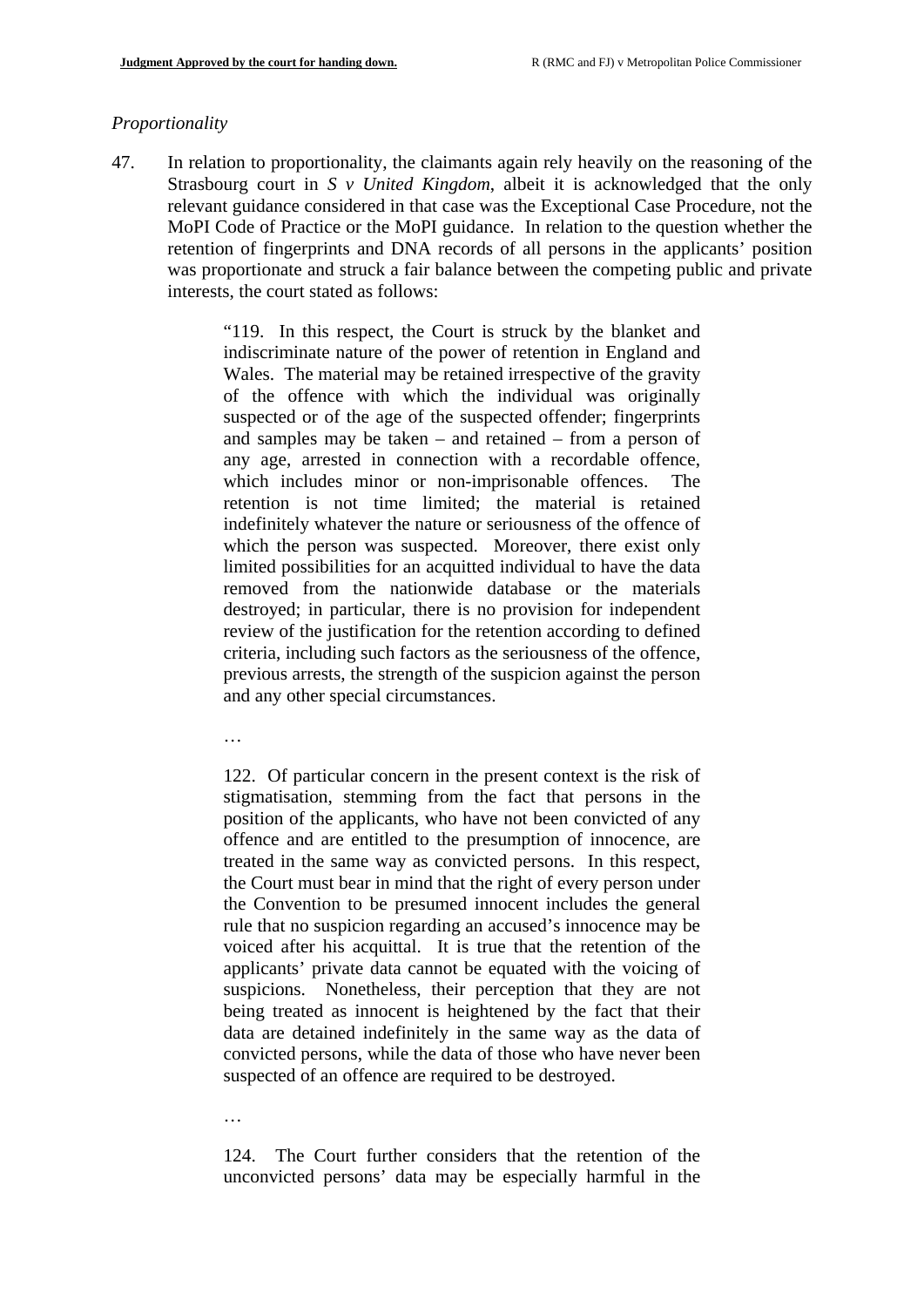case of minors such as the first applicant, given their special situation and the importance of their development and integration in society. The Court has already emphasised, drawing on the provisions of art. 40 of the UN Convention on the Rights of the Child of 1989, the special position of minors in the criminal justice sphere and has noted in particular the need for the protection of their privacy at criminal trials. In the same way, the Court considers that particular attention should be paid to the protection of juveniles from any detriment that may result from the retention by the authorities of their private data following acquittals of a criminal offence. The Court shares the view of the Nuffield Council as to the impact on young persons of the indefinite retention of their DNA material and notes the Council's concerns that the policies applied have led to the over-representation in the database of young persons and ethnic minorities, who have not been convicted of any crime.

125. In conclusion, the Court finds that the blanket and indiscriminate nature of powers of retention of fingerprints, cellular samples and DNA profiles of persons suspected but not convicted of offences, as applied in the case of the present applicants, fails to strike a fair balance between the competing public and private interests and that the respondent State has overstepped any acceptable margin of appreciation in this regard. Accordingly, the retention at issue constitutes a disproportionate interference with the applicants' right to respect for private life and cannot be regarded as necessary in a democratic society …."

48. Mr Cragg also placed reliance on the view forcefully expressed by the Northern Ireland High Court in *JR 27's Application* (cited above) as to the application of the proportionality test (in fact taken from Lord Steyn's formulation of it in *R v Secretary of State for the Home Department, ex parte Daly* [2001] 2 AC 532) to the retention policy there under consideration:

> "58. … However, if Article 8(1) ECHR is engaged, we conclude that the indefinite retention by the Police Service of the Applicant's photographic images, for a minimum period of seven years and potentially for a period of many years, unconnected to any concrete measure or exercise linked to any of the statutory purposes, is plainly disproportionate. We consider that this manifestly fails Lord Steyn's three tests of statutory purpose justification, rational connection with the statutory purpose and minimal interference with the Applicant's right to respect for his private life. The image of using a sledgehammer to crack a barely visible nut springs readily to mind."

49. Mr Cragg submitted that the blanket policy, under the MoPI guidance, of retention for a minimum period of 6 years so long as it is necessary for a policing purpose does not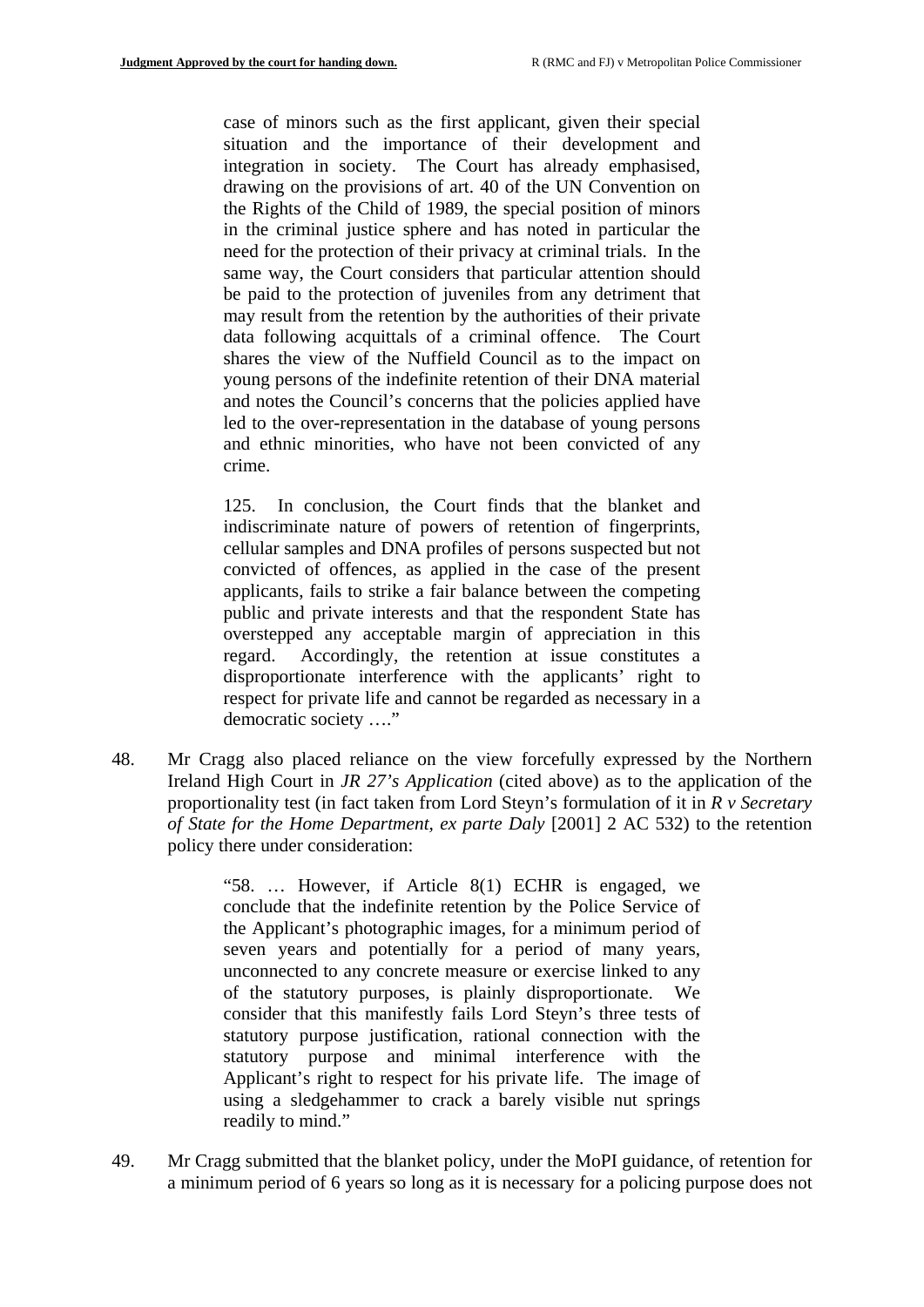meet the requirement of proportionality and that the problem is exacerbated by the provision for scheduled review only after 10 years in the case of RMC and for retention up to the age of 100 in the case of FJ. The policy does not distinguish sufficiently between those who are convicted and those who are not charged or who are charged but acquitted. It does not take sufficient account of the age of the person arrested or of the nature of the offence for which the person was arrested. It does not make provision for input by the individual concerned when considering the question of retention. It does not make provision for independent review.

- 50. Mr Nardell made similar submissions about the blanket nature of the policy, as did the Equality and Human Rights Commission in its written intervention. Mr Nardell emphasised the failure of the policy to distinguish between the convicted and the unconvicted, and submitted that the fact of arrest is not a sufficient basis of retention of photographs for what is in every case a non-trivial period: there is no evidence before the court that people who have been arrested but have not been convicted are more likely to be involved in future crime than those who have not been arrested. The retention of photographs of all persons arrested may be useful for policing purposes but cannot be said to be necessary or the least intrusive means of achieving the relevant aims. Mr Nardell contrasted the policy with the provisions of the Protection of Freedoms Act 2012 which provide for destruction of fingerprints and DNA profiles after a defined period, with a series of carefully tailored exceptions and formal safeguards.
- 51. Mr Johnson, for the defendant, observed that the MoPI Code of Practice and the MoPI guidance provide for a much more tightly regulated regime than was under consideration in *S v United Kingdom*, and he submitted that the complaint about a blanket policy was misconceived. On its face, the MoPI guidance discriminates between different groups of offences. It requires an initial assessment as to the necessity of retention; there is also a discretion as to the taking of photographs in the first place, albeit that is the course adopted in the vast majority of cases. Thereafter the guidance adopts a series of brightline rules rather than contemplating individualised review at frequent intervals. In this context, he submitted, bright lines are permissible. In *R (S and Marper) v Chief Constable of the South Yorkshire Police*, in a passage at para [39] that has not subsequently been questioned, Lord Steyn pointed to the difficulties involved in having to exercise an individual judgment in every case. The Scottish system providing for a brightline rule (retention for 3 years with the possibility of a limited extension) was viewed with apparent approval by the Strasbourg court in *S v United Kingdom* (see paras [36] and [109]-[110] of that judgment). The Protection of Freedoms Act 2012 also adopts bright lines, albeit different lines from those in the MoPI guidance. Further, nothing in MoPI precludes the police from deciding exceptionally to review and to delete material within the prescribed periods. Mr Johnson referred to the fact that an individual decision had been taken in RMC's case, though this gives little assistance to his case since the decision in question was not taken by reference to MoPI and there is nothing to show that consideration was given to the proportionality of retention.
- 52. Mr Johnson submitted further that any interference with art.8 rights to which the retention of custody photographs gives rise is very slight and is right at the margins of the operation of art.8, whereas legitimate aims are engaged to a very significant degree. He underlined the value of retention of data for policing purposes and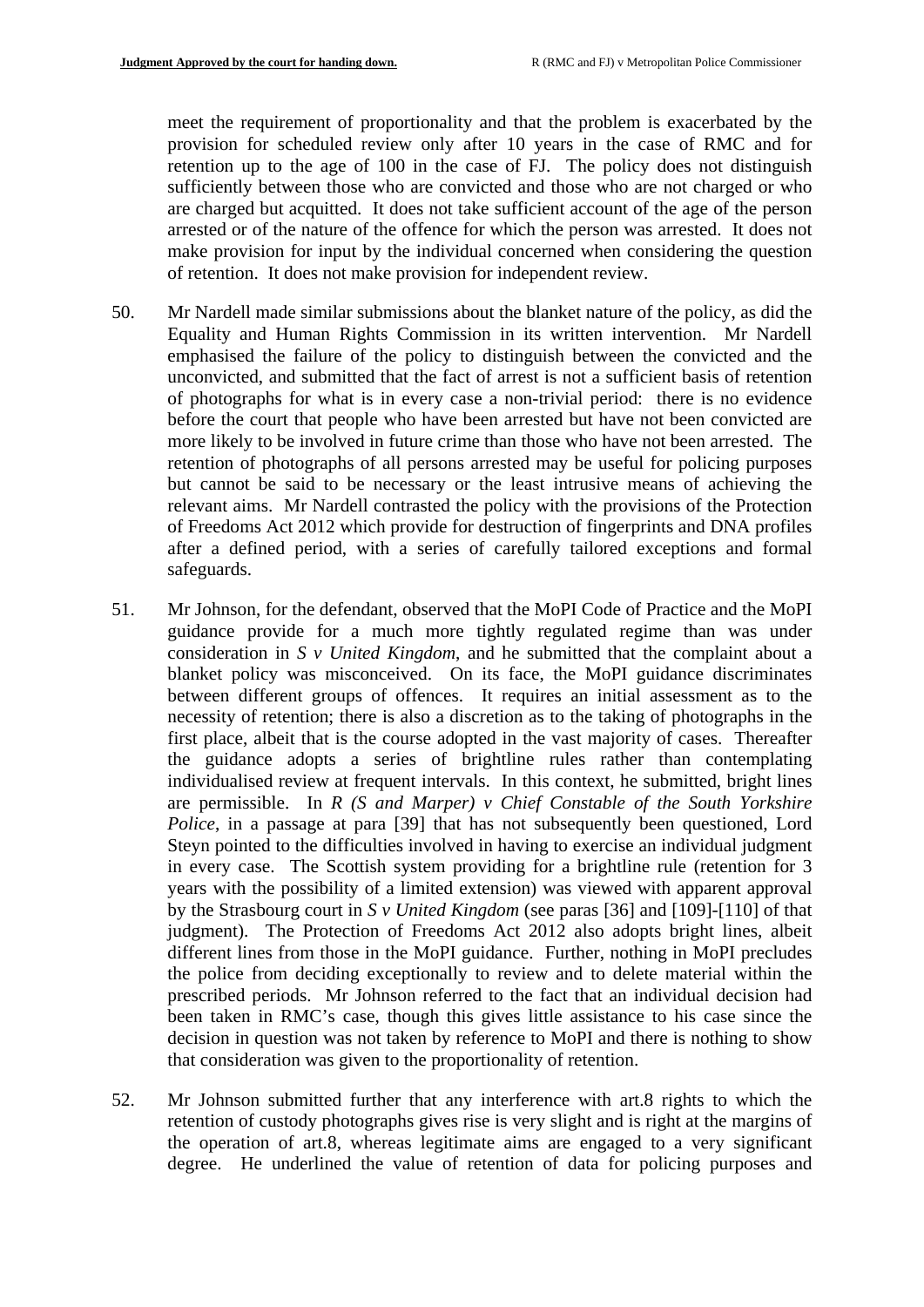referred *inter alia* to *Chief Constable of Humberside Police v Information Commissioner* [2010] 1 WLR 1136, a case under the Data Protection Act 1998 in which Waller LJ said at para [43], in the context of proportionality, that "[if] the police say rationally and reasonably that convictions, however old or minor, have a value in the work they do that should, in effect, be the end of the matter". Mr Johnson argued that the *current* retention of the claimants' photographs is necessary for and proportionate to the legitimate aims in question, but at the same time he stressed that the defendant does not seek to justify *indefinite* retention of the photographs and that the question of continued retention will fall to be reconsidered once further policy is promulgated in the light of the 2012 Act.

- 53. Mr Moffett, for the Secretary of State, adopted the submissions made by Mr Johnson and added a few brief points in support of them.
- 54. I can accept a number of the submissions made by Mr Johnson: that the MoPI Code of Practice and the MoPI guidance provide a much more structured system than was under consideration in *S v United Kingdom*, that they draw some distinction between different categories of offences (though the categorisations are very broad, as illustrated by the inclusion of RMC in Group 2) and that it is permissible in principle (and can indeed assist consistency and predictability) to have brightline rules in this area. Nevertheless I consider that the Code and guidance suffer from deficiencies of much the same kind as led to the adverse finding under art.8(2) in *S v United Kingdom* and that those deficiencies are as significant in relation to the retention of photographs as in relation to the retention of fingerprints and DNA. In particular:
	- (1) No adequate distinction is drawn between the convicted and those who are either not charged (the position of the two claimants) or are charged but acquitted. There is nothing to meet the concern expressed by the Strasbourg court about the risk of stigmatisation of those entitled to the presumption of innocence, or the perception that they are not being treated as innocent. The reasons given by Commander Gibson in support of the individual decisions to continue retention of the claimants' photographs (para [22] above) underline that concern: notwithstanding that no charges were brought (let alone proved) against either claimant, the reasons rely *inter alia* on the fact that the allegation against each claimant remains recorded as a substantive crime and the claimant was in each case the only suspect.
	- (2) Retention of the photographs is on any view for a long period (a minimum of 6 years), is likely in practice to be much longer (given that a scheduled review is due only after 10 years in RMC's case, and there is provision for retention until the age of 100 in FJ's case), and is potentially indefinite.
	- (3) The particular concern of the Strasbourg court that retention of unconvicted persons' data may be especially harmful in the case of minors applies here too, given FJ's age at the time of arrest. It is plain that the age of the applicant was also one of the factors that led the Northern Ireland High Court to express itself as strongly as it did in *JR 27's Application* about the application of the proportionality test to the (admittedly different) policy under consideration in that case.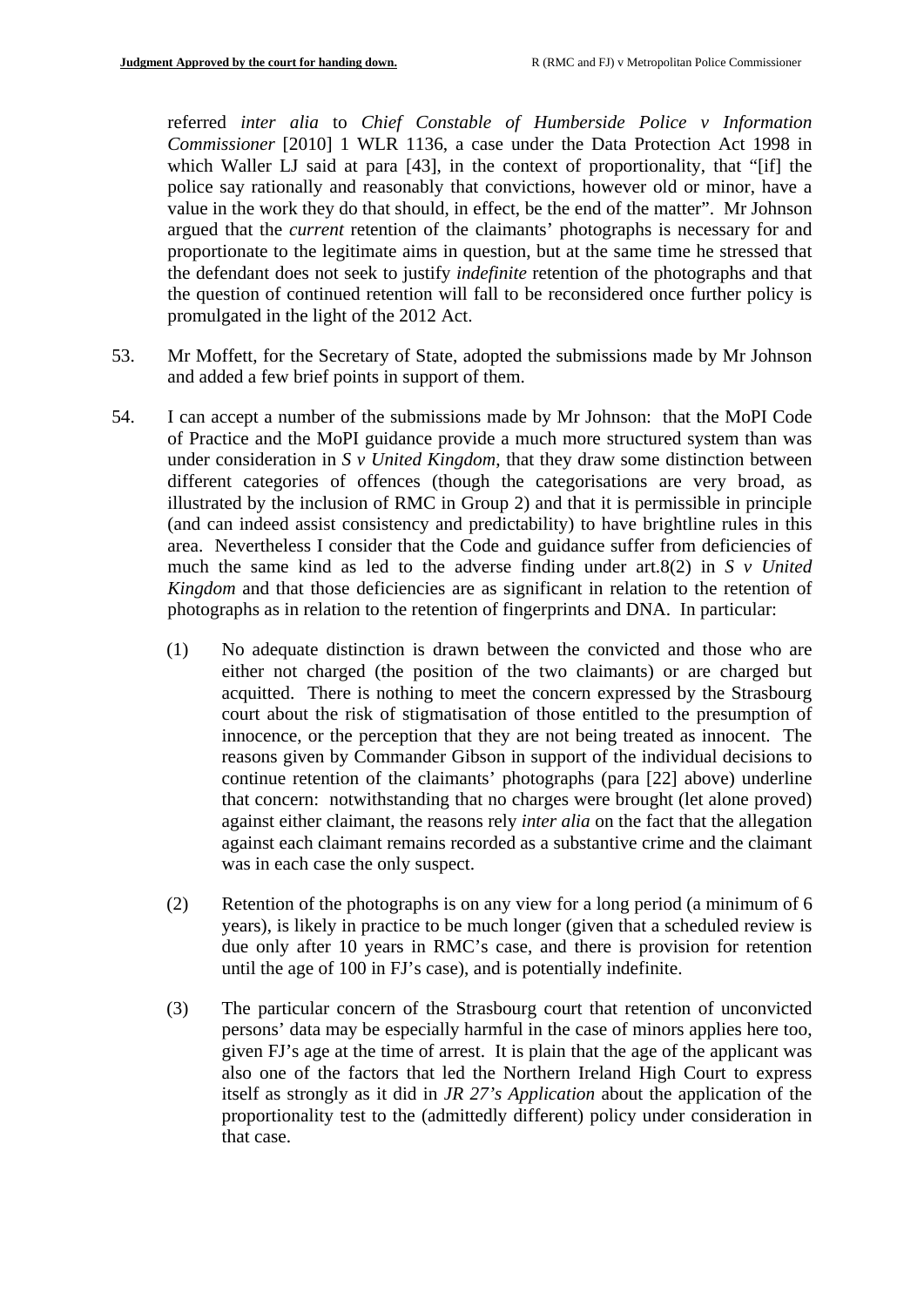55. In conclusion, I am not satisfied that the existing policy strikes a fair balance between the competing public and private interests and meets the requirements of proportionality. In my judgment, therefore, the retention of the claimants' In my judgment, therefore, the retention of the claimants' photographs in application of the existing policy amounts to an unjustified interference with their right to respect for their private life and is in breach of art.8.

## *Retention of photographs: relief*

- RMC's and FJ's photographs in application of the existing policy is a breach of art.8. Mr Cragg submitted on behalf of the claimants that the court should quash the 56. I come to the issue of relief, in the light of my finding that the continued retention of decision to retain the photographs and should declare that the decision was taken in the application of an unlawful policy. Mr Johnson submitted that the court should adopt an approach corresponding to that taken by the Supreme Court in  $R$  (GC)  $\nu$ *Commissioner of Police of the Metropolis*, declaring the relevant policy to be unlawful but stopping short of quashing the retention decision.
- 57. What happened in *R (GC) v Commissioner of Police of the Metropolis* is that the Supreme Court, having found that the retention of the claimants' fingerprints and DNA samples was an unjustified interference with their art.8(1) rights, decided that instead of making an order that would have required the immediate destruction of the relevant data, it should give Parliament the opportunity to rectify the position. At para [45] of his judgment Lord Dyson referred to the Protection of Freedoms Bill then before Parliament and said that in shaping the appropriate relief it was right to proceed on the basis that the legislation was likely to come into force later that year (2011). He continued:

"46. In these circumstances, in my view it is appropriate to grant a declaration that the present ACPO guidelines (amended as they have been to exclude children under the age of 10) are unlawful because … they are incompatible with the ECHR. It is important that, in such an important and sensitive area as the retention of biometric data by the police, the court reflects its decision by making a formal order to declare what it considers to be the true legal position. But it is not necessary to go further. Section 8(1) of the HRA gives the court a wide discretion to grant such relief or remedy within its powers as it considers just and appropriate. Since Parliament is already seised of the matter, it is neither just nor appropriate to make an order requiring a change in the legislative scheme within a specific period.

47. … The legislature must be allowed a reasonable time in which to produce a lawful solution to a difficult problem.

48. Nor would it be just or appropriate to make an order for the destruction of data which it is possible (to put it no higher) it will be lawful to retain under the scheme which Parliament produces.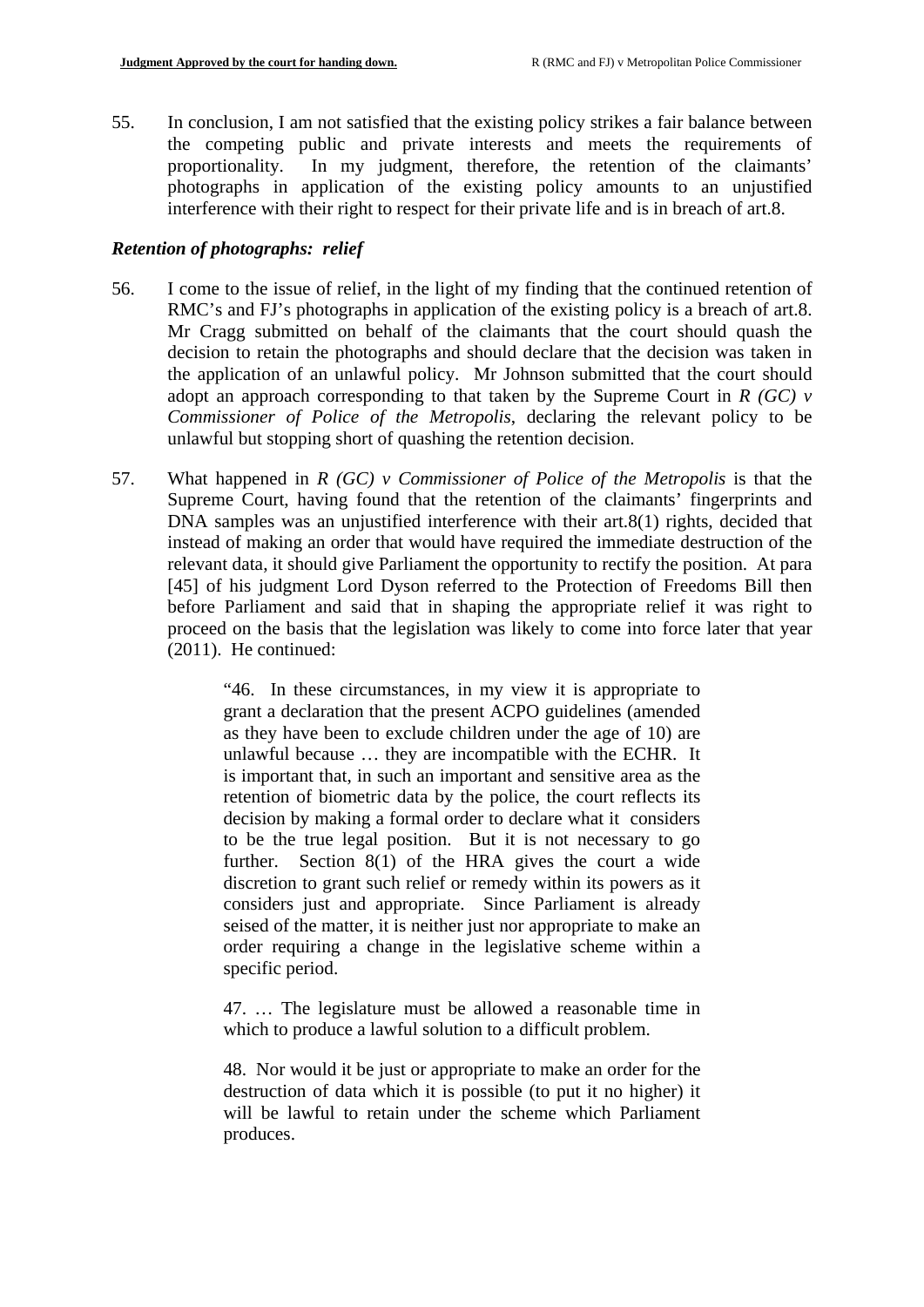49. In these circumstances, the only order that should be made is to grant a declaration that the present ACPO guidelines (as amended) are unlawful. If Parliament does not produce revised guidelines within a reasonable time, then the claimants will be able to seek judicial review of the continuing retention of their data under the unlawful ACPO guidelines and their claims will be likely to succeed."

58. That reasoning cannot be applied across directly to the present cases, since there is no question here of waiting for the legislature to put in place a lawful solution. The Protection of Freedoms Act 2012 has received Royal Assent and any delay in exercising the powers to bring it into force and to make provision in respect of material taken pre-commencement is the responsibility of the Secretary of State, not of Parliament. Moreover the Act does not apply to photographs and, whilst the defendant intends to revise his policy concerning photographs in the light of the Act, it is open to him to do so without waiting for the Act to be brought into force. I am inclined nevertheless to allow the defendant a reasonable further period within which to revise the existing policy, rather than to grant relief that might have the effect of requiring the immediate destruction of the claimants' photographs without the possibility of re-assessment under a revised policy. In my view, the just and appropriate order is to declare that the defendant's existing policy concerning the retention of custody photographs (namely, to apply the MoPI Code of Practice and the MoPI guidance) is unlawful. It should be clear in the circumstances that a "reasonable further period" for revising the policy is to be measured in months, not years.

# *The issue concerning FJ's PNC records*

- 59. I turn finally to consider the separate issue concerning FJ's PNC records. The issue is a very short one. The complaint relates to the fact that FJ's PNC record includes reference to the alleged rape for which he was arrested in April 2009 (para [5] above). It is listed as one of four matters under the heading "non-convictions". The other three matters relate to possession of a class B drug and two robberies. Basic details of each matter are given. The request to remove the information concerning the arrest on suspicion of rape was included in the application made on FJ's behalf under the Exceptional Case Procedure and refused by Commander Gibson (see para [22] above). The retention of the information is submitted to be a disproportionate interference with FJ's rights under art.8(1).
- 60. The complaint is limited to the PNC record and does not extend to the retention of the corresponding information in the defendant's own local records, which in fact include greater detail of the allegation and of the investigation than is contained in the PNC record. Thus the position contended for is an odd one, though it may fairly be said that retention of the information on a national database is of greater significance than retention on a local database.
- 61. It seems to me that a PNC record that did not include the basic history of FJ's involvement with the police would be an incomplete and potentially misleading record. Moreover, if a similar allegation were made against FJ in the future, it would be profoundly unsatisfactory if it fell to be considered without knowledge of the earlier allegation and the arrest and investigation to which it gave rise. I am satisfied